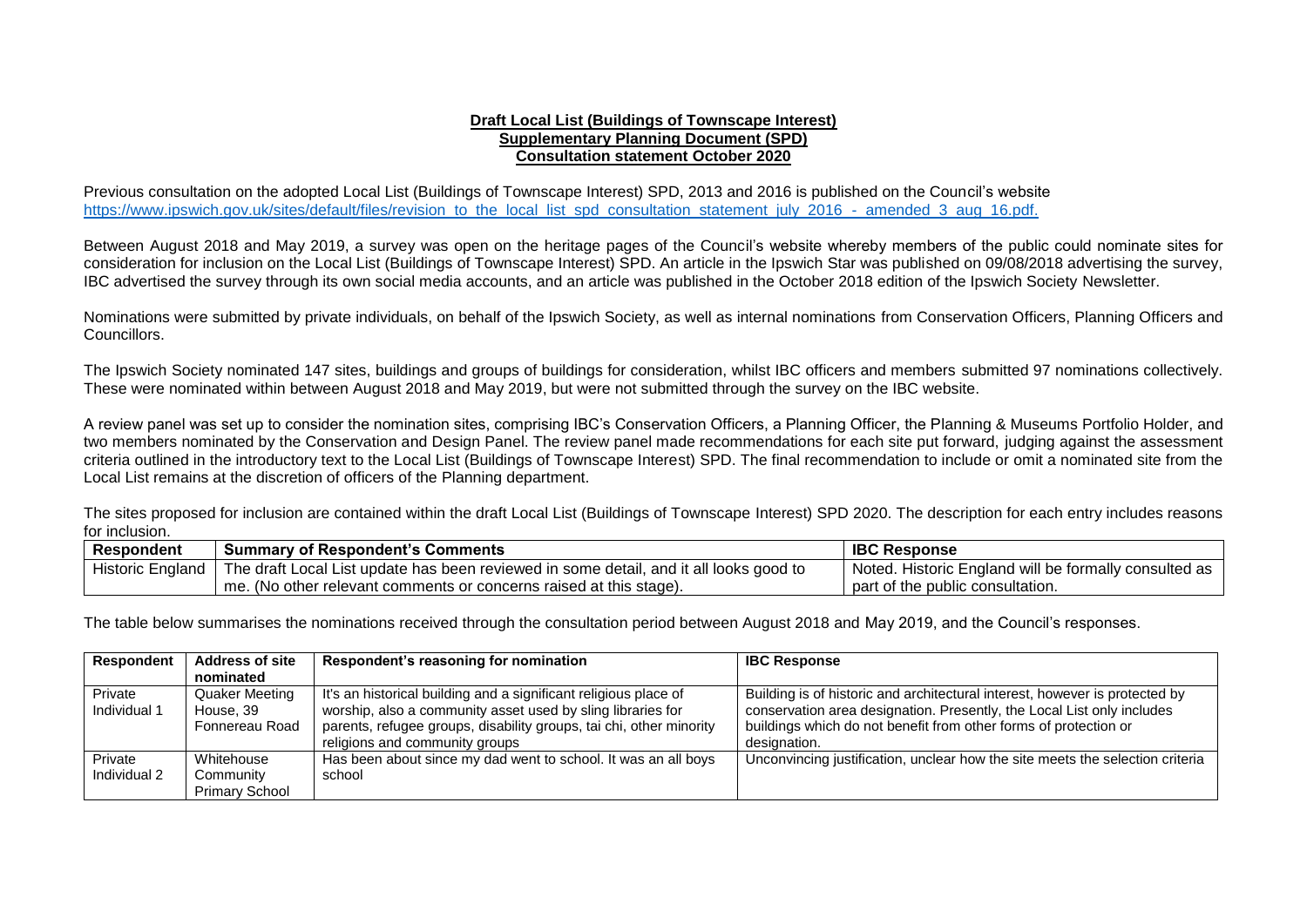| Private<br>Individual 3  | <b>Tolly Cobbold</b><br>Brewery, Cliff<br>Road, IP1 0AT                                             | It is on the at risk register of losing this significant piece of<br>Ipswich history forever. It needs to be saved and preserved for<br>the future.                                                                                                                                                                                                                                                                                                                                                                                                                                                                                                                                                               | This site is Grade II listed and therefore not eligible for local listing.                                                                                                                                                                                                                                                                                  |
|--------------------------|-----------------------------------------------------------------------------------------------------|-------------------------------------------------------------------------------------------------------------------------------------------------------------------------------------------------------------------------------------------------------------------------------------------------------------------------------------------------------------------------------------------------------------------------------------------------------------------------------------------------------------------------------------------------------------------------------------------------------------------------------------------------------------------------------------------------------------------|-------------------------------------------------------------------------------------------------------------------------------------------------------------------------------------------------------------------------------------------------------------------------------------------------------------------------------------------------------------|
| Private<br>Individual 4  | <b>Upper Orwell</b><br>Street, between<br>Union Street and<br><b>Upper Barclay</b><br><b>Street</b> | Two small houses remaining from The Potteries.                                                                                                                                                                                                                                                                                                                                                                                                                                                                                                                                                                                                                                                                    | Due to the high volume and quality of submissions for this review, this site<br>was not considered to meet the criteria for inclusion at this time. Whilst this<br>building was not deemed to be nomination worthy at this juncture, it does<br>not mean to say that it may be discussed, if re-nominated, as part of a<br>future review of the local list. |
| Private<br>Individual 5  | Dock Office and<br>Lock Keepers<br>Cottage, New Cut<br>East                                         | They are very historic and used to be well looked after when<br>owned by the people of Ipswich, now a disgrace.                                                                                                                                                                                                                                                                                                                                                                                                                                                                                                                                                                                                   | These buildings are of historic and architectural interest, however are<br>protected by conservation area designation. Presently, the Local List only<br>includes buildings which do not benefit from other forms of protection or<br>designation.                                                                                                          |
| Private<br>Individual 6  | Old Stoke /<br><b>Ashley Street</b>                                                                 | Preserve a great Enginnering aera (sic) of our town                                                                                                                                                                                                                                                                                                                                                                                                                                                                                                                                                                                                                                                               | The Council has recently completed the Ipswich Urban Characterisation<br>Study SPD, which looks at the borough in 8 distinctive areas to explore<br>significance and provide design guidance. This large nomination area is<br>covered by the Valley Urban Character Study, with Local Listed more<br>suited to individual buildings than large areas.      |
| Private<br>Individual 7  | <b>Ewers Grey</b><br>Green Coaches,<br>St Margaret<br><b>Street</b>                                 | We have Coaching Inns from an earlier tansport (sic) period, and<br>alongside the Constantine Rd. building, it is "last of the few." We<br>have also lost several Deco. examples, making this even more<br>important to look after.                                                                                                                                                                                                                                                                                                                                                                                                                                                                               | Building is of historic and architectural interest, however is protected by<br>conservation area designation. Presently, the Local List only includes<br>buildings which do not benefit from other forms of protection or<br>designation.                                                                                                                   |
| Private<br>Individual 8  | Public<br>Warehouse, The<br>Island                                                                  | In 1882 an iron-framed public warehouse was built to the north of<br>the original entrance lock, giving its name to Public Warehouse<br>Quay. Surprisingly it still stands and is one of the last Victorian<br>buildings left on the historic waterfront. The 'PUBLIC<br>WAREHOUSE' lettering can still be read partially in the<br>corrugated iron. The Public Warehouse was built in 1880-81,<br>designed by Thomas Miller it is an incredibly rare piece of<br>Victorian dockside architecture left in Ipswich or any similar port<br>towns, and deserves protecting from demolition for future<br>developments and is best included in any redevelopment like<br>several other historic buildings in Ipswich. | Building is of historic and architectural interest, however is protected by<br>conservation area designation. Presently, the Local List only includes<br>buildings which do not benefit from other forms of protection or<br>designation.                                                                                                                   |
| Private<br>Individual 8  | <b>Fore Street</b><br>Swimming Pool                                                                 | As one of the oldest local community swimming baths, still in use<br>today and in its original Victorian build. A well known and loved<br>pool.                                                                                                                                                                                                                                                                                                                                                                                                                                                                                                                                                                   | Building is of historic and architectural interest, however is protected by<br>conservation area designation. Presently, the Local List only includes<br>buildings which do not benefit from other forms of protection or<br>designation.                                                                                                                   |
| Private<br>Individual 9  | 2-4 Patteson<br>Road, 1-5 Cliff<br>Road                                                             | Ex gas workers terraces                                                                                                                                                                                                                                                                                                                                                                                                                                                                                                                                                                                                                                                                                           | Due to the high volume and quality of submissions for this review, this site<br>was not considered to meet the criteria for inclusion at this time. Whilst this<br>building was not deemed to be nomination worthy at this juncture, it does<br>not mean to say that it may be discussed, if re-nominated, as part of a<br>future review of the local list. |
| Private<br>Individual 10 | <b>Bishop Hill</b><br>Shelter                                                                       | Old timber shop that was used to sell produce from the allotments<br>behind.                                                                                                                                                                                                                                                                                                                                                                                                                                                                                                                                                                                                                                      | Due to the high volume and quality of submissions for this review, this site<br>was not considered to meet the criteria for inclusion at this time. Whilst this                                                                                                                                                                                             |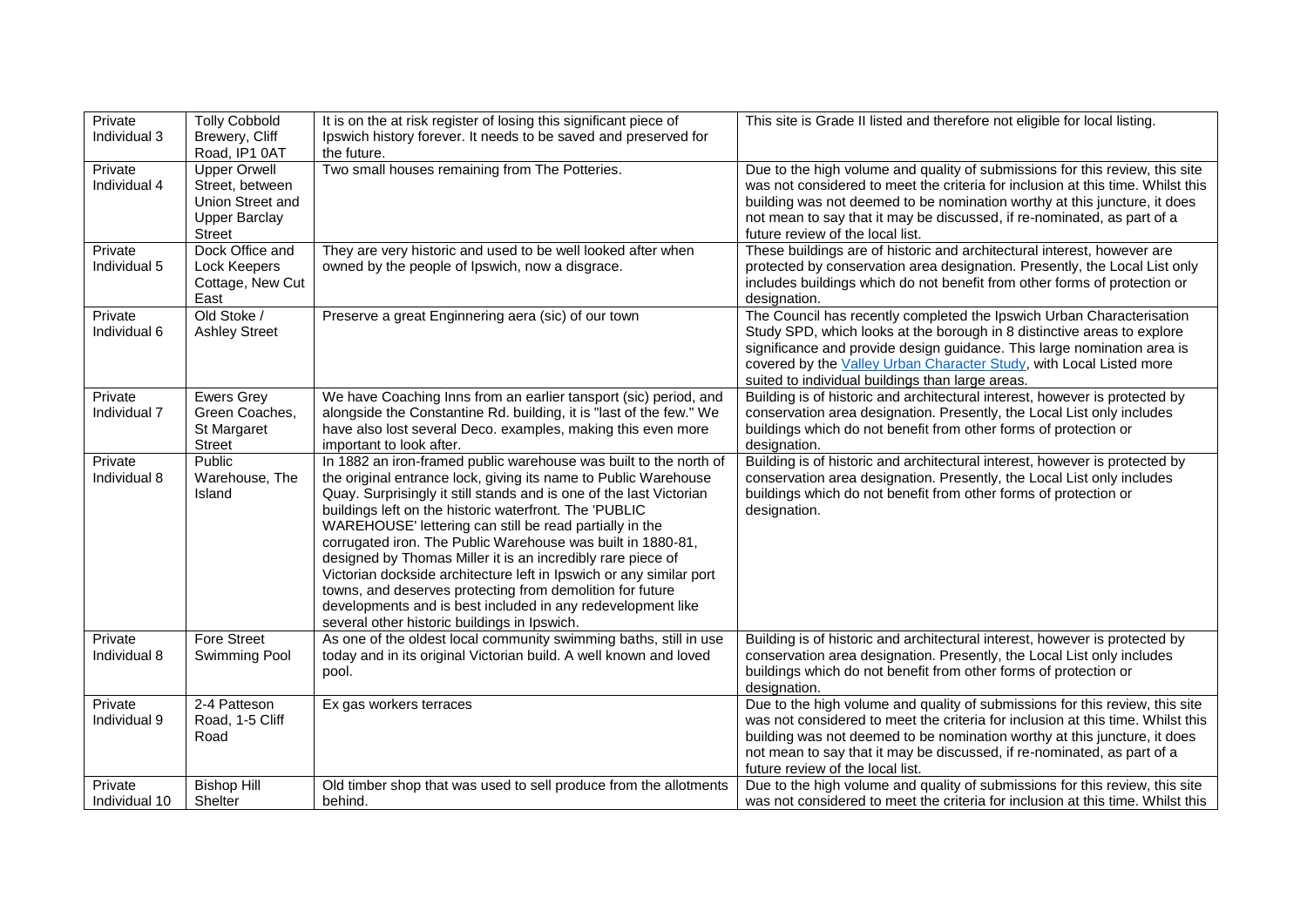|                          |                                                                       |                                                                                                                                                                                                                                                                                                                                                                                                                                                                                                                                                                                                                                                                                                                                                                                                                                                                                                                                                                                    | building was not deemed to be nomination worthy at this juncture, it does<br>not mean to say that it may be discussed, if re-nominated, as part of a<br>future review of the local list.                                                                                                                                                                                           |
|--------------------------|-----------------------------------------------------------------------|------------------------------------------------------------------------------------------------------------------------------------------------------------------------------------------------------------------------------------------------------------------------------------------------------------------------------------------------------------------------------------------------------------------------------------------------------------------------------------------------------------------------------------------------------------------------------------------------------------------------------------------------------------------------------------------------------------------------------------------------------------------------------------------------------------------------------------------------------------------------------------------------------------------------------------------------------------------------------------|------------------------------------------------------------------------------------------------------------------------------------------------------------------------------------------------------------------------------------------------------------------------------------------------------------------------------------------------------------------------------------|
| Private<br>Individual 11 | Sor of Hing,<br><b>Berners Street</b>                                 | The artwork has a significant visual presence within an important<br>gateway into the town centre.                                                                                                                                                                                                                                                                                                                                                                                                                                                                                                                                                                                                                                                                                                                                                                                                                                                                                 | Due to the high volume and quality of submissions for this review, this site<br>was not considered to meet the criteria for inclusion at this time. Whilst this<br>building was not deemed to be nomination worthy at this juncture, it does<br>not mean to say that it may be discussed, if re-nominated, as part of a<br>future review of the local list.                        |
| Private<br>Individual 12 | Pond Hall Farm,<br>Gainsborough<br>Lane                               | In a very poor state, people have broken in and ruined the inside<br>of a hoise (sic) which was in a good state only a year ago.                                                                                                                                                                                                                                                                                                                                                                                                                                                                                                                                                                                                                                                                                                                                                                                                                                                   | This site is Grade II listed and therefore not eligible for local listing. The<br>Council is monitoring the condition of this building.                                                                                                                                                                                                                                            |
| Private<br>Individual 13 | 9, 15-45 High<br>View Road                                            | "East facing chalet bungalows, red tiled, single upstairs front<br>facing window in recess above front door. Elevations plastered<br>and painted various pleasant pastel shades. May have had quite<br>a view when built owing to the elevation of High View Road and<br>predating built up area (Opal Ave and Coral Drive) west of site.<br>Unfortunately one or two of the properties have had dubious front<br>dormers installed."                                                                                                                                                                                                                                                                                                                                                                                                                                                                                                                                              | The Council has recently completed the Ipswich Urban Characterisation<br>Study SPD, which looks at the borough in 8 distinctive areas to explore<br>significance and provide design guidance. This large nomination area is<br>covered by the Castle Hill, Whitehouse and Whitton Urban Character Area,<br>with Local Listed more suited to individual buildings than large areas. |
| Private<br>Individual 14 | <b>Belstead Brook</b><br>Hotel                                        | Old hunting lodge has a lot of Character, pleasant grounds and<br>setting. It would be a shame to lose such an historic building<br>which contributes a lot to the area.                                                                                                                                                                                                                                                                                                                                                                                                                                                                                                                                                                                                                                                                                                                                                                                                           | Proposed for inclusion on the Local List.                                                                                                                                                                                                                                                                                                                                          |
| Private<br>Individual 15 | Framlingham<br>Court, Valley<br>Road, Ipswich<br>IP1 4EF              | Framlingham Court is thought to be the earliest purpose-built<br>apartment development in Ipswich. Built in 1938 as luxury<br>apartment, the design reflects the late Art Deco period. The<br>entrance hall and stairway to each block of apartments are<br>unchanged from 1938 and we believe the development is a rare<br>example of this period of architecture in Ipswich. It is a unified<br>development comprising 3 blocks with 6 flats per block, garaging,<br>caretaker's office and associated storerooms.                                                                                                                                                                                                                                                                                                                                                                                                                                                               | Proposed for inclusion on the Local List.                                                                                                                                                                                                                                                                                                                                          |
| Private<br>Individual 16 | 145 - 157 Fircroft<br>Road (Fircroft<br>Road Local<br>Centre, IP1 6PT | The role of local centres have been through turbulent times since<br>their inception in the 1950s. Originally designed to serve the local<br>catchment with all the essential needs, the simple, modernist and<br>functional layout of the public spcae (sic) provided a hub for the<br>local community. With the advent of larger supermarkets, out-of-<br>town shopping and the internet, the role of local centres like this<br>have had to bear difficult times and adapt. The window-to-window<br>relationship, pedestranisation (sic) and human scale of this local<br>centre has a quaint and attractive quality which arks back to a<br>simpler time. This is particularly sacrosanct in todays busy and<br>hyper-connected world. The public realm offered an environment<br>for people to meet and socialise in a friendly and open<br>environment, whilst also acting as a safe thoroughfare between<br>neighbouring roads. Although rarely used to the extent of their | Due to the high volume and quality of submissions for this review, this site<br>was not considered to meet the criteria for inclusion at this time. Whilst this<br>building was not deemed to be nomination worthy at this juncture, it does<br>not mean to say that it may be discussed, if re-nominated, as part of a<br>future review of the local list.                        |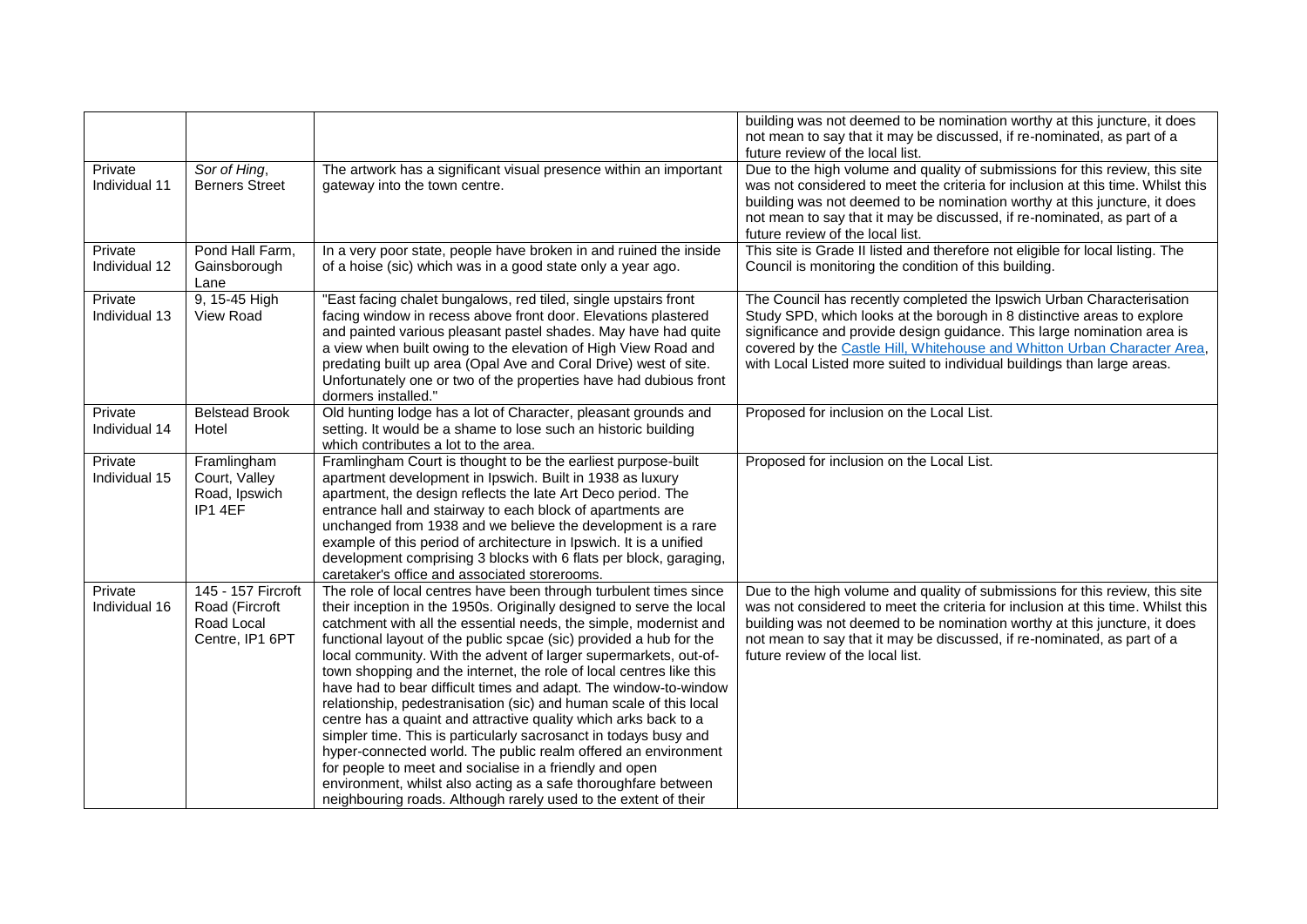|                        |                                                 | prime pre-1980s, we could take a lesson from the planning and<br>urban design merits of this scheme in trying to improve or<br>wellbeing and encourage socialising in a time when face-to-face<br>interactions are rare.                                                                                                         |                                                                                                                                                                                                                                                                                                                                                             |
|------------------------|-------------------------------------------------|----------------------------------------------------------------------------------------------------------------------------------------------------------------------------------------------------------------------------------------------------------------------------------------------------------------------------------|-------------------------------------------------------------------------------------------------------------------------------------------------------------------------------------------------------------------------------------------------------------------------------------------------------------------------------------------------------------|
| Ipswich<br>Society     | Dunquereque<br>House, 100 Alan<br>Road          | 3 bay 2 storey det; roof. windows, tiled path intact added front<br>porch front walls.                                                                                                                                                                                                                                           | Due to the high volume and quality of submissions for this review, this site<br>was not considered to meet the criteria for inclusion at this time. Whilst this<br>building was not deemed to be nomination worthy at this juncture, it does<br>not mean to say that it may be discussed, if re-nominated, as part of a<br>future review of the local list. |
| Ipswich<br>Society     | 21-43 Alderman<br>Road                          | Well restored but bay window replacements not good. Further<br>research carried out by IBC Conservation department. Red brick<br>terrace, 1904. Early public housing scheme.                                                                                                                                                     | Urban Character Study SPDs better capture the special interest of<br>particular streets and groups of buildings such as this,                                                                                                                                                                                                                               |
| Ipswich<br>Society     | 57, 61, 65, 69<br>Alexandra Road                | All intact Edwardians in a road that is in danger of loss.                                                                                                                                                                                                                                                                       | Due to the high volume and quality of submissions for this review, this site<br>was not considered to meet the criteria for inclusion at this time. Whilst this<br>building was not deemed to be nomination worthy at this juncture, it does<br>not mean to say that it may be discussed, if re-nominated, as part of a<br>future review of the local list. |
| Ipswich<br>Society     | Chequers Hotel,<br>7 Ancaster Road              | Imposing turn of the century house in poor repair - might well<br>come up to demolition in future. Further research carried out by<br>IBC Conservation department. Pair of semis converted into hotel.<br>Red brick canted bay windows with central dormer. Clumsy front<br>porch and later additions. Replacement fenestration. | Due to the high volume and quality of submissions for this review, this site<br>was not considered to meet the criteria for inclusion at this time. Whilst this<br>building was not deemed to be nomination worthy at this juncture, it does<br>not mean to say that it may be discussed, if re-nominated, as part of a<br>future review of the local list. |
| Ipswich<br>Society     | 11, 13-15, 45<br>Ann Street                     | Intact. Shouldn't the street be in the Con area?                                                                                                                                                                                                                                                                                 | Consider extending Conservation Area boundary to include properties in<br>forthcoming review.                                                                                                                                                                                                                                                               |
| Ipswich<br>Society/IBC | 13-19, 16-18, 21-<br>23, 25-27<br>Ashmere Grove | All late C19/ early C20 intact but safe as in good condition.                                                                                                                                                                                                                                                                    | Added to Local List, details provided in description                                                                                                                                                                                                                                                                                                        |
| Ipswich<br>Society     | 74 Bellevue Road                                | Early C19 det 2 storey 3 bay weatherboarded rear, windows<br>intact roof replaced large garden.                                                                                                                                                                                                                                  | Added to Local List, details provided in description                                                                                                                                                                                                                                                                                                        |
| Ipswich<br>Society     | 44 Belstead<br>Road                             | 44; late C19 det intact.                                                                                                                                                                                                                                                                                                         | Due to the high volume and quality of submissions for this review, this site<br>was not considered to meet the criteria for inclusion at this time. Whilst this<br>building was not deemed to be nomination worthy at this juncture, it does<br>not mean to say that it may be discussed, if re-nominated, as part of a<br>future review of the local list. |
| <b>IBC</b>             | 56 Belstead<br>Road                             | Formerly St Mary Stoke Vicarage, Wm R Mills, 1882 (pair to no.<br>58 which is on list)                                                                                                                                                                                                                                           | Due to the high volume and quality of submissions for this review, this site<br>was not considered to meet the criteria for inclusion at this time. Whilst this<br>building was not deemed to be nomination worthy at this juncture, it does<br>not mean to say that it may be discussed, if re-nominated, as part of a<br>future review of the local list. |
| <b>IBC</b>             | 62-64 Belstead<br>Road                          | 'Fern Villas' - 2 dwellings red brick with buff brick string course,<br>canted bay. Modern dormer, replacement fenestration.                                                                                                                                                                                                     | Due to the high volume and quality of submissions for this review, this site<br>was not considered to meet the criteria for inclusion at this time. Whilst this<br>building was not deemed to be nomination worthy at this juncture, it does                                                                                                                |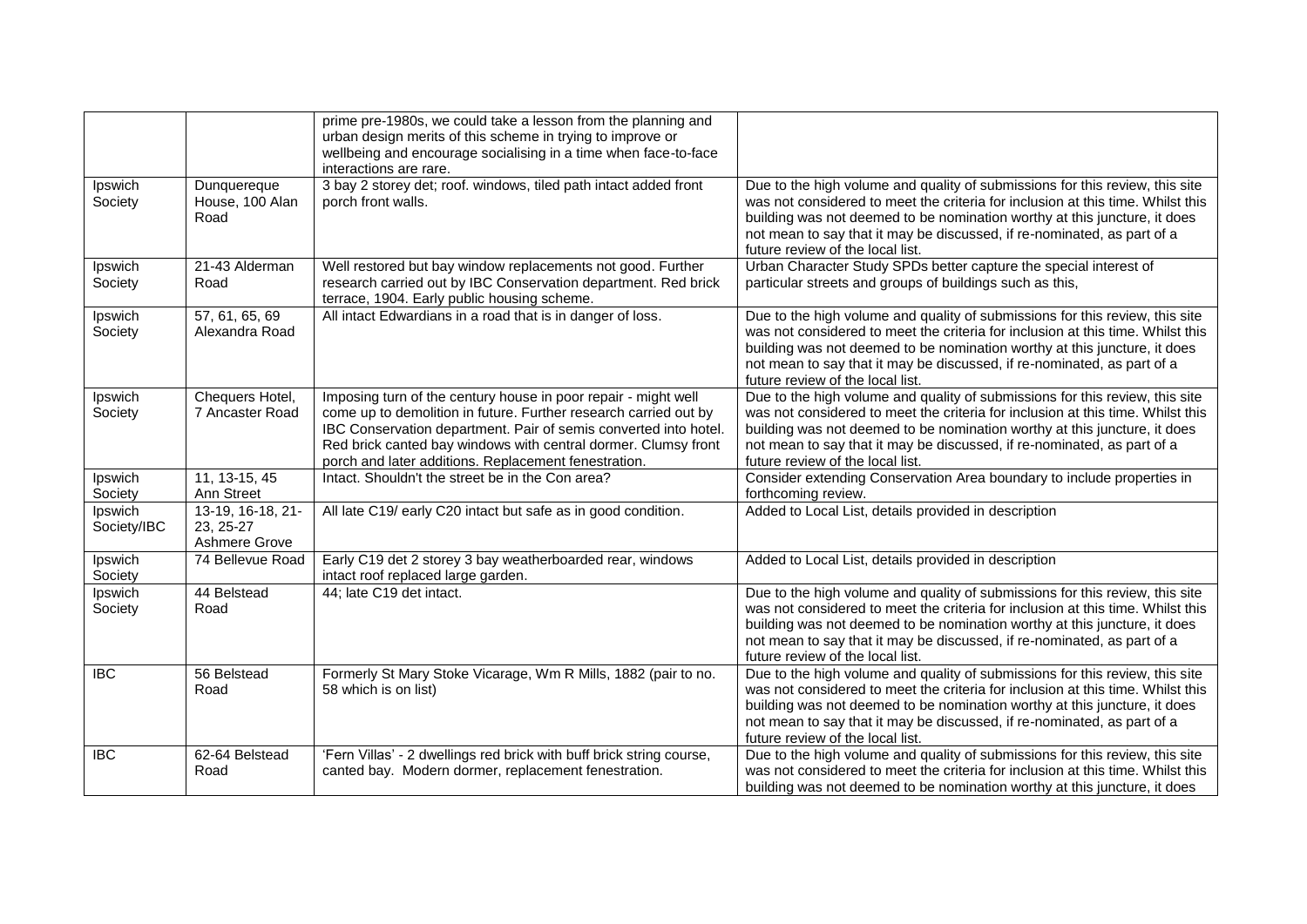|                               |                                                               |                                                                                                                                                                                                                                                                                                                                                                                                                                                                                                                                                                                                                                                                                                                                                                                                                                                                                                                                                                                                                                                                                                                                                                                                                                                                                                                                                                                                                                                                                                                                                                                                                        | not mean to say that it may be discussed, if re-nominated, as part of a<br>future review of the local list.                                                                                                                                                                                                                                                 |
|-------------------------------|---------------------------------------------------------------|------------------------------------------------------------------------------------------------------------------------------------------------------------------------------------------------------------------------------------------------------------------------------------------------------------------------------------------------------------------------------------------------------------------------------------------------------------------------------------------------------------------------------------------------------------------------------------------------------------------------------------------------------------------------------------------------------------------------------------------------------------------------------------------------------------------------------------------------------------------------------------------------------------------------------------------------------------------------------------------------------------------------------------------------------------------------------------------------------------------------------------------------------------------------------------------------------------------------------------------------------------------------------------------------------------------------------------------------------------------------------------------------------------------------------------------------------------------------------------------------------------------------------------------------------------------------------------------------------------------------|-------------------------------------------------------------------------------------------------------------------------------------------------------------------------------------------------------------------------------------------------------------------------------------------------------------------------------------------------------------|
| <b>IBC/Ipswich</b><br>Society | 83-91 Belstead<br>Road                                        | 'Oaklands', 1870. Buff brick with slate roof. Prominent chimneys.<br>2 light sash windows, prominent 20 <sup>th</sup> century dormer.                                                                                                                                                                                                                                                                                                                                                                                                                                                                                                                                                                                                                                                                                                                                                                                                                                                                                                                                                                                                                                                                                                                                                                                                                                                                                                                                                                                                                                                                                  | Due to the high volume and quality of submissions for this review, this site<br>was not considered to meet the criteria for inclusion at this time. Whilst this<br>building was not deemed to be nomination worthy at this juncture, it does<br>not mean to say that it may be discussed, if re-nominated, as part of a<br>future review of the local list. |
| <b>IBC</b>                    | Chapel at St<br>Joseph's College,<br><b>Belstead Road</b>     | Recently considered for listing by Historic England: Roman<br>Catholic School Chapel built at St Joseph's College, Ipswich, in<br>1965-1967 to the designs of Max Cross of Geen, Cross and<br>Sims. MATERIALS: stock brick to the walls, darker bricks to the<br>projecting 'buttresses' at the principal corners, the roof is of<br>standing-seamed copper sheeting laid in a vertical orientation<br>and rising to a glazed cupola surmounted by a metal cross.<br>Windows are timber and metal framed and of plate glass. The<br>interior is faced in laminated and vertically boarded timber, the<br>sanctuary is marble as is the surround to the tabernacle.<br>Architectural interest:<br>* the building has a level of architectural quality and a conscious<br>design approach is apparent; however it is not of the very high<br>standard in terms of design, innovation or use of materials which<br>is required of a building of this age;<br>* the Chapel's architect, while he designed or adapted several<br>church buildings, is not of national profile either as an individual<br>or as a member of the practice of Geens, Cross and Sims, and<br>his work is not represented on the List.<br>Historic interest:<br>* as a post-war Roman Catholic School Chapel the building has<br>historic interest as evidence of the liturgical changes taking place<br>within the Catholic Church at the time of its construction, there<br>are many such examples surviving and there is no known direct<br>association with individuals of national significance which would<br>merit inclusion on the List. | Added to Local List, details provided in description.                                                                                                                                                                                                                                                                                                       |
| <b>IBC</b>                    | Primary School at<br>St Joseph's<br>College, Belstead<br>Road | 2006 Wincer Kievenaar Scheme - The architectural concept's key<br>features including the modular class rooms, curved spine wall,<br>rotunda, varied roof form punctuated by the dramatic ventilation<br>stacks.                                                                                                                                                                                                                                                                                                                                                                                                                                                                                                                                                                                                                                                                                                                                                                                                                                                                                                                                                                                                                                                                                                                                                                                                                                                                                                                                                                                                        | Definite architectural merit, although determined to use HE's criteria for<br>statutory listing that a building should be at least 30 years old to be<br>considered a heritage asset.                                                                                                                                                                       |
| <b>IBC</b>                    | 37 Bishops Hill                                               | Rendered dwelling, likely 19 <sup>th</sup> century. Limited visibility from<br>public highway.                                                                                                                                                                                                                                                                                                                                                                                                                                                                                                                                                                                                                                                                                                                                                                                                                                                                                                                                                                                                                                                                                                                                                                                                                                                                                                                                                                                                                                                                                                                         | Due to the high volume and quality of submissions for this review, this site<br>was not considered to meet the criteria for inclusion at this time. Whilst this<br>building was not deemed to be nomination worthy at this juncture, it does<br>not mean to say that it may be discussed, if re-nominated, as part of a<br>future review of the local list. |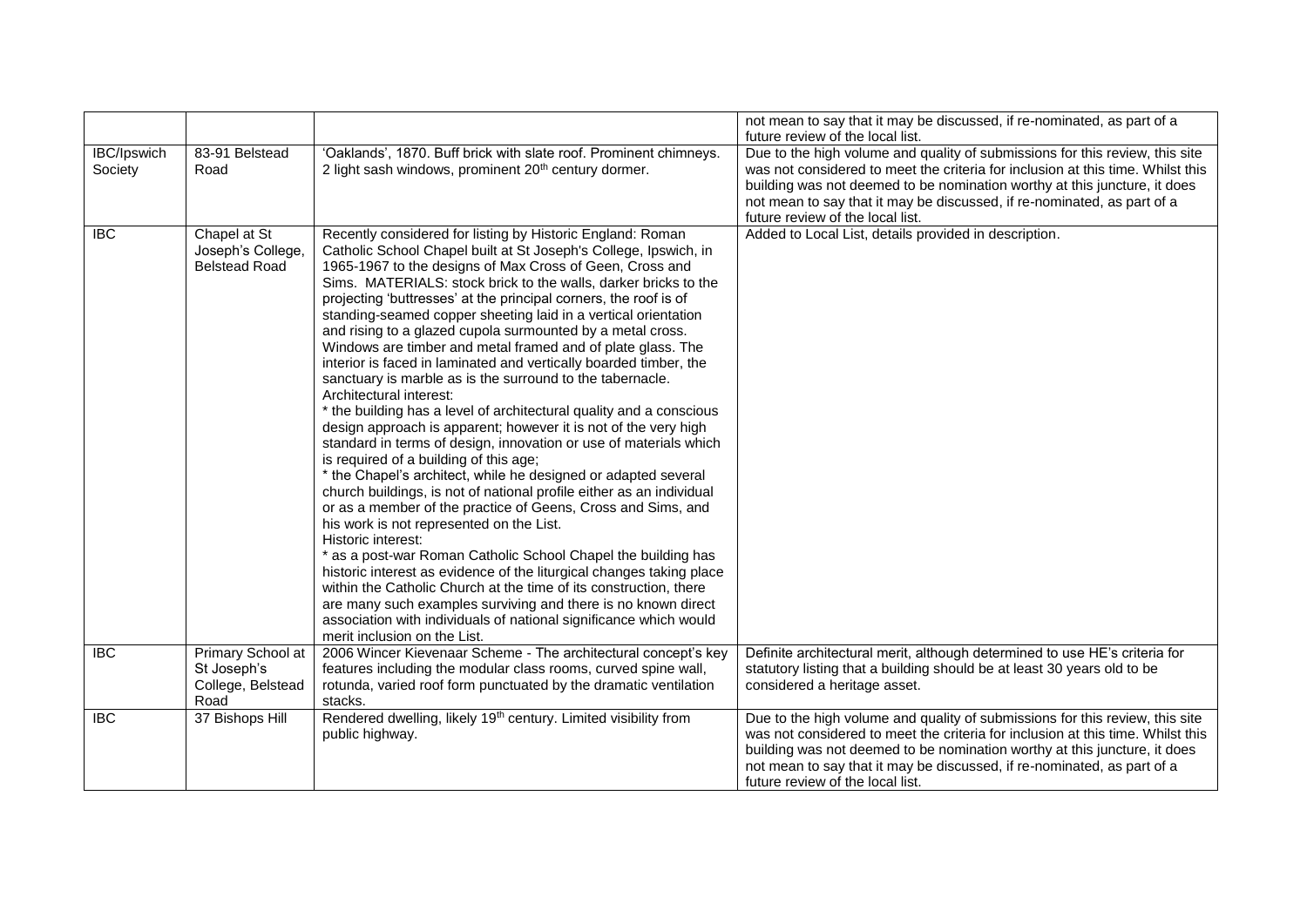| $\overline{IBC}$       | 41 Bishops Hill                                   | Half of a pair of red brick semi-detached dwellings. Replacement<br>roof covering.                                                                                                                                                                                                                                                                                                                                                                     | Due to the high volume and quality of submissions for this review, this site<br>was not considered to meet the criteria for inclusion at this time. Whilst this<br>building was not deemed to be nomination worthy at this juncture, it does<br>not mean to say that it may be discussed, if re-nominated, as part of a<br>future review of the local list. |
|------------------------|---------------------------------------------------|--------------------------------------------------------------------------------------------------------------------------------------------------------------------------------------------------------------------------------------------------------------------------------------------------------------------------------------------------------------------------------------------------------------------------------------------------------|-------------------------------------------------------------------------------------------------------------------------------------------------------------------------------------------------------------------------------------------------------------------------------------------------------------------------------------------------------------|
| Ipswich<br>Society     | <b>Bittern Close</b>                              | Exemplar Council housing recently refurbished by IBC                                                                                                                                                                                                                                                                                                                                                                                                   | Interest explored in the Chantry Urban Character Study SPD.                                                                                                                                                                                                                                                                                                 |
| IBC/Ipswich<br>Society | 68 Black Horse<br>Lane                            | Vicarage to St Mary at the Elms Church. Adjacent to Central CA,<br>would be sensible to include with CA to fully explore St Mary at<br>Elms.                                                                                                                                                                                                                                                                                                           | Consider extension in forthcoming Conservation Area Review to include<br>property.                                                                                                                                                                                                                                                                          |
| Ipswich<br>Society     | 8 Blenheim Road                                   | Very original terrace house. Further research carried out by IBC<br>Conservation department. End terrace. Buff brick, remainder of<br>terrace red brick. Tripartite sash windows. Replacement roof<br>covering.                                                                                                                                                                                                                                        | Part of the interest of terraces and pairs of semi-detached dwellings are<br>their context and repetition of features along the terrace/semi. Including<br>only part of a terrace/semi would be difficult to justify when so much of the<br>architectural value comes from its group context.                                                               |
| <b>IBC</b>             | 328-328a<br><b>Bramford Road</b>                  | Pleasant pair of 19th century semi-detached dwellings set back<br>from highway by generous front gardens. Red brick with ground<br>floor canted bays with shared porch canopy with decorative<br>ironwork brackets.                                                                                                                                                                                                                                    | Added to Local List, details provided in description                                                                                                                                                                                                                                                                                                        |
| Ipswich<br>Society     | 23, 35, 54-56<br><b>Bristol Road</b>              | Best of many turn of the century houses largely unaltered - the<br>best in Ipswich.                                                                                                                                                                                                                                                                                                                                                                    | Part of the interest of terraces and pairs of semi-detached dwellings are<br>their context and repetition of features along the terrace/semi. Including<br>only part of a terrace/semi would be difficult to justify when so much of the<br>architectural value comes from its group context.                                                               |
| Ipswich<br>Society     | 9, 20, 41-43, 58-<br>60, 64 Broom Hill<br>Road    | Pleasant turn of the century terrace or semis, little changed.                                                                                                                                                                                                                                                                                                                                                                                         | Part of the interest of terraces and pairs of semi-detached dwellings are<br>their context and repetition of features along the terrace/semi. Including<br>only part of a terrace/semi would be difficult to justify when so much of the<br>architectural value comes from its group context.                                                               |
| $\overline{BC}$        | St Augustine's<br>Church,<br>Bucklesham<br>Road   | St Augustine, a familiar landmark to drivers in east Ipswich, was<br>the work of diocesan architect Henry Munro Cautley. As diocesan<br>architect, Cautley designed three churches for Ipswich. St<br>Augustine was the first, in 1927, bankrolled by Ipswich shop<br>owner Charles Bantoft in memory of his mother. The site was<br>donated to the diocese by Lady de Saumerez of Shrubland Hall.<br>http://www.suffolkchurches.co.uk/staugustips.htm | Added to Local List, details provided in description                                                                                                                                                                                                                                                                                                        |
| IBC/Ipswich<br>Society | Station Hotel,<br><b>Burrell Road</b>             | 1870, built 10 years after the railway station. Prominent landmark<br>on the corner of Princes Street and Burrell Road.                                                                                                                                                                                                                                                                                                                                | Added to Local List, details provided in description                                                                                                                                                                                                                                                                                                        |
| Ipswich<br>Society     | 4, 15, 21-27, 24-<br>34, 33-35<br>Cardigan Street | 19th century brick terraces adjacent to Anglesea Road<br>Conservation Area, which is of a contemporary date.                                                                                                                                                                                                                                                                                                                                           | Consider extending Conservation Area boundary to include properties in<br>forthcoming review.                                                                                                                                                                                                                                                               |
| <b>IBC</b>             | Salutation Inn,<br><b>Carr Street</b>             | Historic town centre public house, dating back to the 1740s.<br>https://suffolk.camra.org.uk/pub/545                                                                                                                                                                                                                                                                                                                                                   | Due to the high volume and quality of submissions for this review, this site<br>was not considered to meet the criteria for inclusion at this time. Whilst this<br>building was not deemed to be nomination worthy at this juncture, it does<br>not mean to say that it may be discussed, if re-nominated, as part of a<br>future review of the local list. |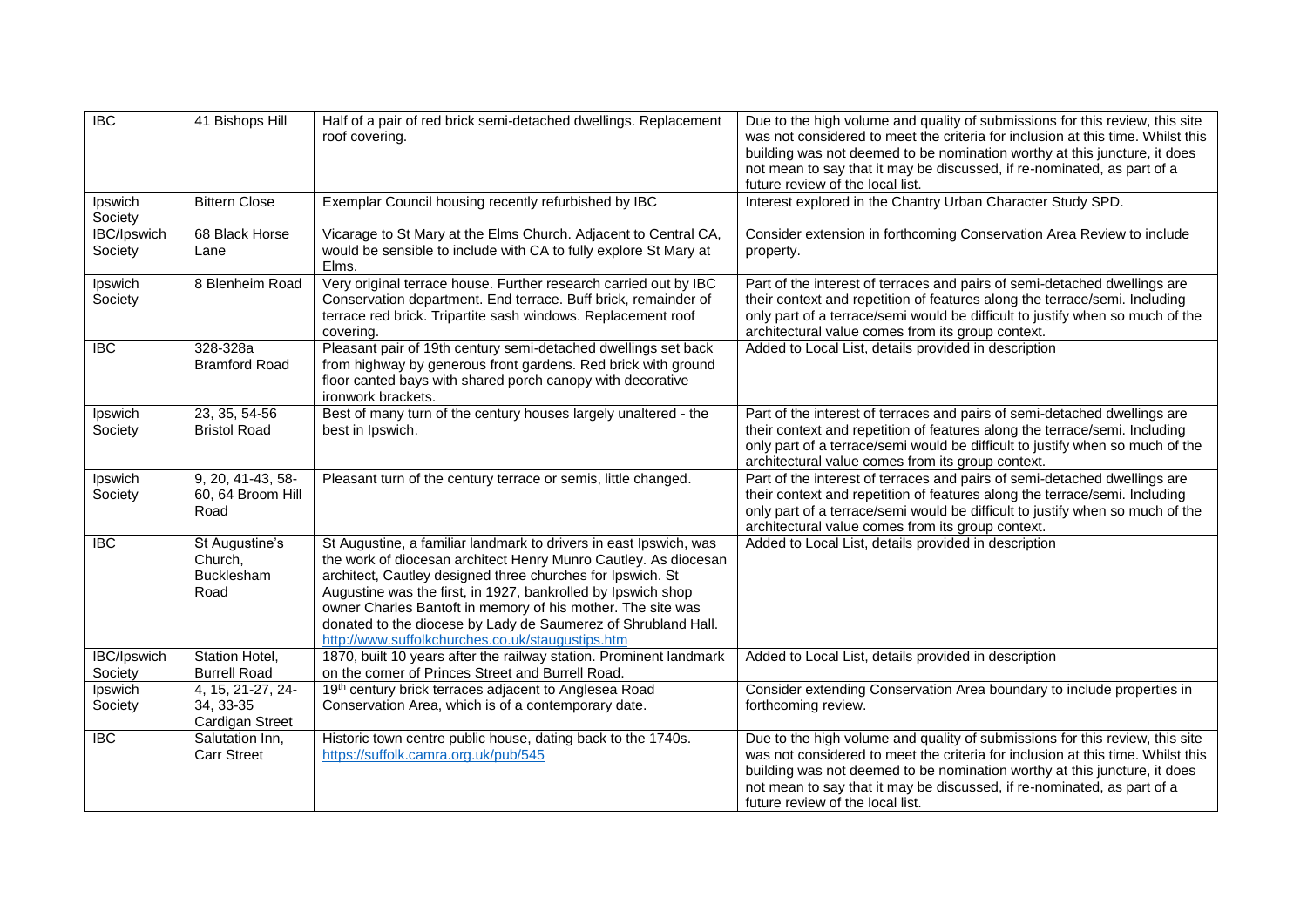| Ipswich<br>Society            | 29 Cauldwell<br>Avenue                                  | No details provided. Further research carried out by IBC<br>Conservation department. Formerly a detached dwelling, since<br>subdivided. Replacement fenestration to half, awkward<br>subdivision of front garden. | Due to the high volume and quality of submissions for this review, this site<br>was not considered to meet the criteria for inclusion at this time. Whilst this<br>building was not deemed to be nomination worthy at this juncture, it does<br>not mean to say that it may be discussed, if re-nominated, as part of a<br>future review of the local list. |
|-------------------------------|---------------------------------------------------------|-------------------------------------------------------------------------------------------------------------------------------------------------------------------------------------------------------------------|-------------------------------------------------------------------------------------------------------------------------------------------------------------------------------------------------------------------------------------------------------------------------------------------------------------------------------------------------------------|
| Ipswich<br>Society            | Cauldwell Hall,<br>Gable House,<br>Cauldwell<br>Avenue  | Both late c19 in not great condition with spacious grounds; thus<br>liable to demolition and redevelopment                                                                                                        | Due to the high volume and quality of submissions for this review, this site<br>was not considered to meet the criteria for inclusion at this time. Whilst this<br>building was not deemed to be nomination worthy at this juncture, it does<br>not mean to say that it may be discussed, if re-nominated, as part of a<br>future review of the local list. |
| <b>IBC</b>                    | The Old Times<br>Guest House,<br>Cauldwell Hall<br>Road | Mid 19th century PH to serve the growing population in California.<br>Designed to match adjacent housing and sits comfortably in<br>streetscene.                                                                  | Due to the high volume and quality of submissions for this review, this site<br>was not considered to meet the criteria for inclusion at this time. Whilst this<br>building was not deemed to be nomination worthy at this juncture, it does<br>not mean to say that it may be discussed, if re-nominated, as part of a<br>future review of the local list. |
| Ipswich<br>Society            | 33 Cauldwell Hall<br>Road                               | Ca 1910 3 bay 2 storey original.                                                                                                                                                                                  | Due to the high volume and quality of submissions for this review, this site<br>was not considered to meet the criteria for inclusion at this time. Whilst this<br>building was not deemed to be nomination worthy at this juncture, it does<br>not mean to say that it may be discussed, if re-nominated, as part of a<br>future review of the local list. |
| <b>IBC/Ipswich</b><br>Society | 129 Cauldwell<br><b>Hall Road</b>                       | Painted brick, early 19th century dwelling, set back from<br>established building line in generous grounds which contrasts the<br>more built up character of the road.                                            | Added to Local List, details provided in description                                                                                                                                                                                                                                                                                                        |
| <b>IBC</b>                    | 202-208<br>Cauldwell Hall<br>Road                       | 2 x pairs of 19 <sup>th</sup> century semi-detached dwellings, red brick with<br>covered porches, stone mullions, sash windows. Similar design to<br>the dwellings within the Marlborough Road adjacent to site.  | Due to the high volume and quality of submissions for this review, this site<br>was not considered to meet the criteria for inclusion at this time. Whilst this<br>building was not deemed to be nomination worthy at this juncture, it does<br>not mean to say that it may be discussed, if re-nominated, as part of a<br>future review of the local list. |
| <b>IBC</b>                    | $210 - 218$<br>Cauldwell Hall<br>Road                   | 5 x red brick dwellings with two storey canted bay windows.                                                                                                                                                       | Due to the high volume and quality of submissions for this review, this site<br>was not considered to meet the criteria for inclusion at this time. Whilst this<br>building was not deemed to be nomination worthy at this juncture, it does<br>not mean to say that it may be discussed, if re-nominated, as part of a<br>future review of the local list. |
| Ipswich<br>Society            | 236-240<br>Cauldwell Hall<br>Road                       | One large 1910 house, original, flats, dilapidated.                                                                                                                                                               | Added to Local List, details provided in description                                                                                                                                                                                                                                                                                                        |
| <b>IBC</b>                    | <b>Barrack Walls</b><br>Cecil<br>Road/Geneva<br>Street  | Walls to the formed barracks to rears of public housing on Cecil<br>Road and Geneva Road.                                                                                                                         | Added to Local List, details provided in description                                                                                                                                                                                                                                                                                                        |
| Ipswich<br>Society            | 65, 67, 69, 151,<br>173 Cemetery<br>Road                | Nearly intact. The top end of Cemetery Road from Bransby<br>Gardens merits consideration as extension of the Conservation<br>area.                                                                                | Part of the interest of terraces and pairs of semi-detached dwellings are<br>their context and repetition of features along the terrace/semi. Including<br>only part of a terrace/semi would be difficult to justify when so much of the                                                                                                                    |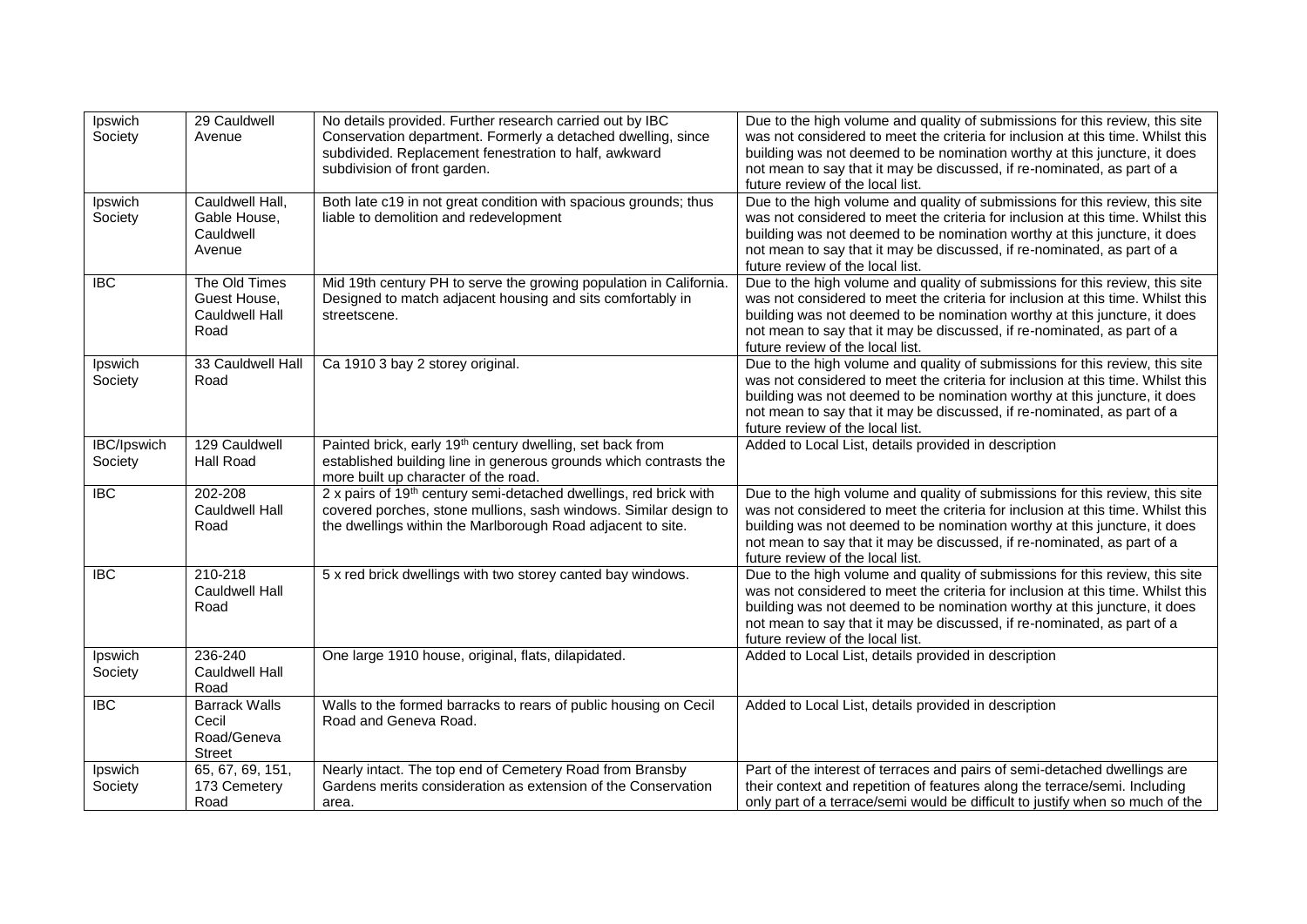|                        |                                                         |                                                                                                                                                                                                                              | architectural value comes from its group context. Terrace to the very north<br>of Cemetery Road more remarkable and more deserving of inclusion on<br>LL.                                                                                                                                                                                                   |
|------------------------|---------------------------------------------------------|------------------------------------------------------------------------------------------------------------------------------------------------------------------------------------------------------------------------------|-------------------------------------------------------------------------------------------------------------------------------------------------------------------------------------------------------------------------------------------------------------------------------------------------------------------------------------------------------------|
| <b>IBC</b>             | 190-212<br>Cemetery Road                                | Terrace at the north of Cemetery Road. Fairly modest, with bay<br>windows and decorative iron railings. Some original sashes but<br>also UPVC, concrete tiles etc. Not considered worthy of CA<br>status.                    | Special interest of this area considered to be explored in the Urban<br>Character Study SPD.                                                                                                                                                                                                                                                                |
| IBC/Ipswich<br>Society | 44-50 Chevallier<br>Street                              | Edwardian terrace. Red brick with decorative tile detailing.<br>Localised painting of features, extensive loss of original<br>fenestration. Group value with 26-40 Waterloo Road.                                            | Added to Local List, details provided in description                                                                                                                                                                                                                                                                                                        |
| Ipswich<br>Society     | 3-5 Christchurch<br><b>Street</b>                       | Restored early c19th century pair of cottages.                                                                                                                                                                               | Due to the high volume and quality of submissions for this review, this site<br>was not considered to meet the criteria for inclusion at this time. Whilst this<br>building was not deemed to be nomination worthy at this juncture, it does<br>not mean to say that it may be discussed, if re-nominated, as part of a<br>future review of the local list. |
| Ipswich<br>Society     | <b>Brook Lawrence</b><br>House (AXA)<br>Civic Drive     | To prevent further alterations to Birkin Haward's fine 1970s office<br>blocks.                                                                                                                                               | Due to the high volume and quality of submissions for this review, this site<br>was not considered to meet the criteria for inclusion at this time. Whilst this<br>building was not deemed to be nomination worthy at this juncture, it does<br>not mean to say that it may be discussed, if re-nominated, as part of a<br>future review of the local list. |
| <b>IBC</b>             | Wolsey's Theatre<br>and Spiral Car<br>Park, Civic Drive | 1970s theatre designed by Roderick Ham and 1960s car park,<br>contemporary with Civic Drive and civic architecture. Innovative<br>concrete car park. Described by Pevsner as an 'ingenious helical<br>underground car park'. | Wolsey's Theatre of some interest however not considered to meet the<br>selection criteria at this time. Spiral Car Park added to Local List, details<br>provided in description                                                                                                                                                                            |
| Ipswich<br>Society     | 17, 27, 34, 36,<br>39, 41 Clarkson<br><b>Street</b>     | All well preserved and maintained ca 1830s dwellings.                                                                                                                                                                        | Part of the interest of terraces and pairs of semi-detached dwellings are<br>their context and repetition of features along the terrace/semi. Including<br>only part of a terrace/semi would be difficult to justify when so much of the<br>architectural value comes from its group context.                                                               |
| Ipswich<br>Society     | 1-2 Ship Launch<br>Cottages, Cliff<br>Lane              | A pair of cottages in decline should join the Ship Launch as a<br>group to save.                                                                                                                                             | Due to the high volume and quality of submissions for this review, this site<br>was not considered to meet the criteria for inclusion at this time. Whilst this<br>building was not deemed to be nomination worthy at this juncture, it does<br>not mean to say that it may be discussed, if re-nominated, as part of a<br>future review of the local list. |
| Ipswich<br>Society     | 36 Cobbold<br><b>Street</b>                             | Pleasant turn of the Century terrace or semis, little changed.                                                                                                                                                               | Part of the interest of terraces and pairs of semi-detached dwellings are<br>their context and repetition of features along the terrace/semi. Including<br>only part of a terrace/semi would be difficult to justify when so much of the<br>architectural value comes from its group context.                                                               |
| Ipswich<br>Society     | 55 Cobbold<br><b>Street</b>                             | Pleasant turn of the Century terrace or semis, little changed.                                                                                                                                                               | Consider extending Conservation Area boundary to include property in<br>forthcoming review.                                                                                                                                                                                                                                                                 |
| IBC/Ipswich<br>Society | Ipswich Transport<br>Museum,<br>Cobham Road             | Former trolleybus shed nominated for its industrial heritage.<br>Protected by its occupation by Ipswich Transport Museum.                                                                                                    | Due to the high volume and quality of submissions for this review, this site<br>was not considered to meet the criteria for inclusion at this time. Whilst this<br>building was not deemed to be nomination worthy at this juncture, it does                                                                                                                |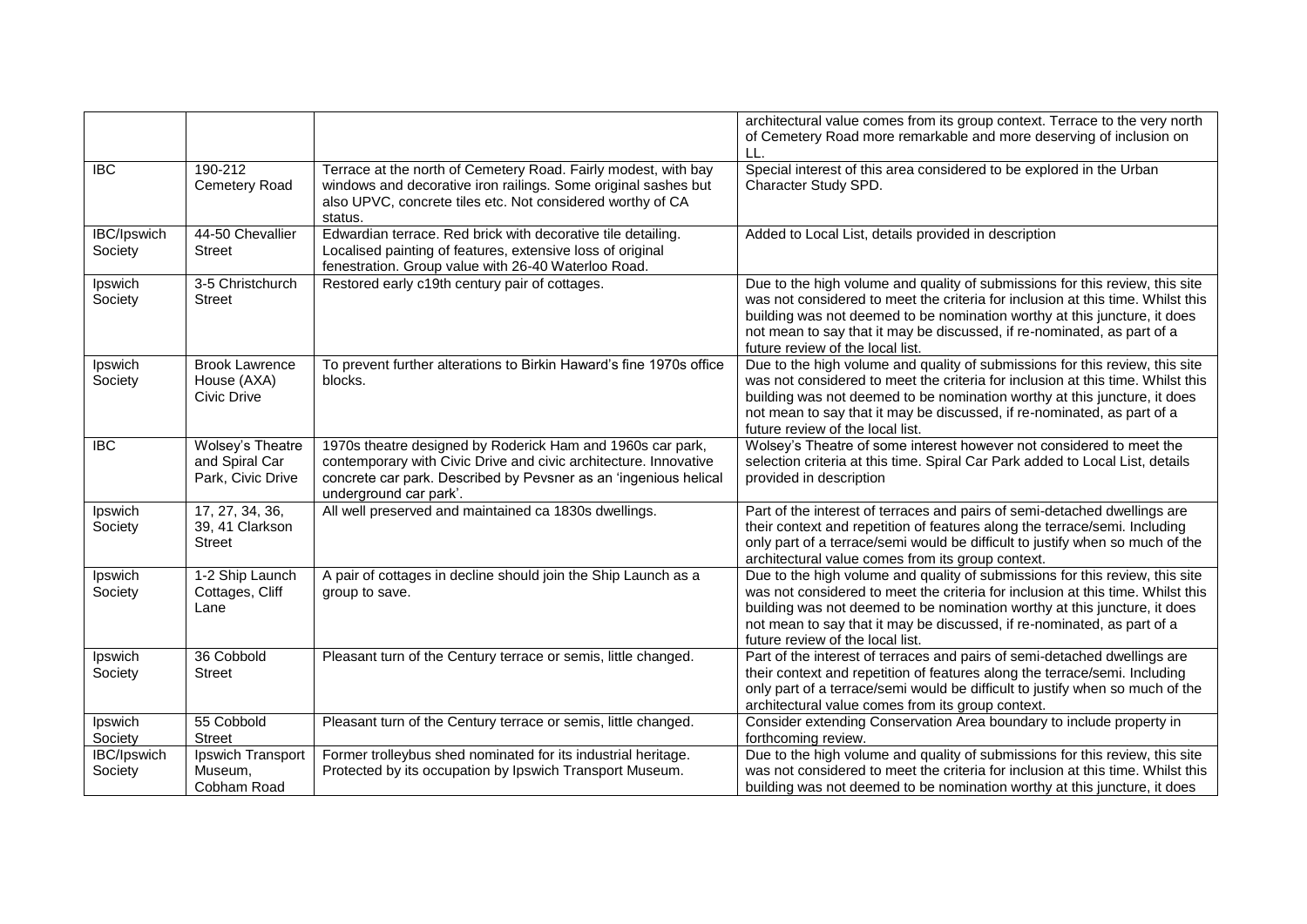|                               |                                                                    |                                                                                                                                                                                                                                                                                                                                             | not mean to say that it may be discussed, if re-nominated, as part of a<br>future review of the local list.                                                                                                                                                                                                                                                 |
|-------------------------------|--------------------------------------------------------------------|---------------------------------------------------------------------------------------------------------------------------------------------------------------------------------------------------------------------------------------------------------------------------------------------------------------------------------------------|-------------------------------------------------------------------------------------------------------------------------------------------------------------------------------------------------------------------------------------------------------------------------------------------------------------------------------------------------------------|
| <b>IBC</b>                    | 270 Colchester<br>Road; 311<br>Colchester Road;<br>113 Valley Road | 1930s dwellings with original Crittal windows retained illustrating<br>historic design and appearance. The interest of these three sites<br>lies in the retention of the 1930s windows. If these were to be<br>replaced, the architectural interest would be diminished, and<br>would be fairly ordinary 1930s housing stock.               | Due to the high volume and quality of submissions for this review, this site<br>was not considered to meet the criteria for inclusion at this time. Whilst this<br>building was not deemed to be nomination worthy at this juncture, it does<br>not mean to say that it may be discussed, if re-nominated, as part of a<br>future review of the local list. |
| Ipswich<br>Society            | Constable Road                                                     | Extend Conservation Area from Gainsborough Road northwards<br>to Corder Road.                                                                                                                                                                                                                                                               | Several buildings along Corder Road are already included on the Local<br>List. Consider extension/designation of Conservation Area in forthcoming<br>review.                                                                                                                                                                                                |
| <b>IBC/Ipswich</b><br>Society | Constantine<br>House,<br>Constantine<br>Road                       | Former power station for bus depot. Now converted to offices.                                                                                                                                                                                                                                                                               | Added to Local List, details provided in description                                                                                                                                                                                                                                                                                                        |
| Ipswich<br>Society            | <b>Corder Road</b>                                                 | Continue extension of Conservation Area from Constable Road.                                                                                                                                                                                                                                                                                | Several buildings along Corder Road are already included on the Local<br>List. Consider extension/designation of Conservation Area in forthcoming<br>review.                                                                                                                                                                                                |
| <b>IBC</b>                    | <b>Bourne Park</b><br>Cottage,<br>Corporation<br>Avenue            | Early 20 <sup>th</sup> lodge to Bourne Park, which was gifted to the people of<br>Ipswich by WF Paul. Roughcast rendered with red brick plinth,<br>window surrounds and mullions. Leaded windows, plain tile roof.                                                                                                                          | Added to Local List, details provided in description                                                                                                                                                                                                                                                                                                        |
| <b>IBC</b>                    | Railway Bridge,<br>Corporation<br>Avenue                           | 19th century buff brick railway bridge with a catenary arch<br>allowing access through the embankment to Bourne Park.                                                                                                                                                                                                                       | Added to Local List, details provided in description                                                                                                                                                                                                                                                                                                        |
| $\overline{BC}$               | 15 Cowper Street                                                   | Detached dwelling, set back from established building line,<br>predating later terracing. Red brick with buff quoins, slate roof<br>with decorative ridge tile. Front balcony, canted bay windows.                                                                                                                                          | Added to Local List, details provided in description                                                                                                                                                                                                                                                                                                        |
| Ipswich<br>Society            | 41 Cowper Street                                                   | No specific details provided. Large, detached dwelling, and is one<br>of the earliest properties erected on Cowper Road, which assists<br>in establishing the building line on the east side of Cowper Street.<br>The dwelling has a red brick façade constructed in Flemish bond,<br>with a pitched slate roof with 3 impressive chimneys. | Planning permission granted in 2018 for demolition, would not be<br>appropriate to add to Local List given these circumstances.                                                                                                                                                                                                                             |
| <b>IBC/Ipswich</b><br>Society | 53-55 Cowper<br><b>Street</b>                                      | Pair of 19th century semi-detached dwellings, 'Mabel Villas'.<br>Italianate influences, sash windows, canted bay windows, slate<br>roof.                                                                                                                                                                                                    | Due to the high volume and quality of submissions for this review, this site<br>was not considered to meet the criteria for inclusion at this time. Whilst this<br>building was not deemed to be nomination worthy at this juncture, it does<br>not mean to say that it may be discussed, if re-nominated, as part of a<br>future review of the local list. |
| Ipswich<br>Society            | <b>76 Cowper Street</b>                                            | No specific details provided.                                                                                                                                                                                                                                                                                                               | Due to the high volume and quality of submissions for this review, this site<br>was not considered to meet the criteria for inclusion at this time. Whilst this<br>building was not deemed to be nomination worthy at this juncture, it does<br>not mean to say that it may be discussed, if re-nominated, as part of a<br>future review of the local list. |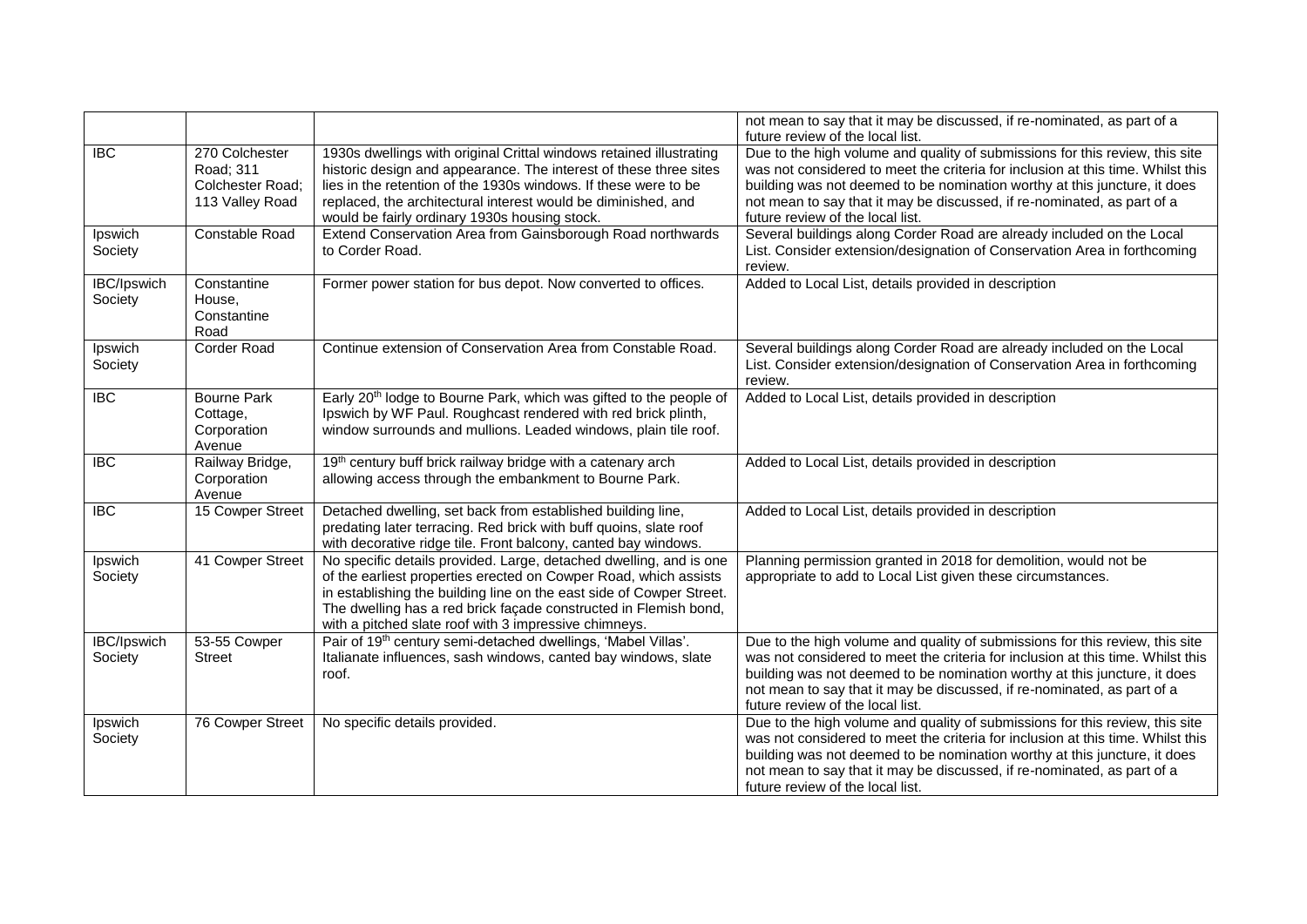| IBC/Ipswich<br>Society | Basil House, 65<br><b>Cowper Street</b>             | Detached Victorian property dating from 1876.                                                                                                                                                                                                                                                                                                                                                                                                                                                                                                                                                                                                                                                                                                                                                                                                                                                                                                                                                                                     | Added to Local List, details provided in description                                                                                                                                                                                                                                                                                                        |
|------------------------|-----------------------------------------------------|-----------------------------------------------------------------------------------------------------------------------------------------------------------------------------------------------------------------------------------------------------------------------------------------------------------------------------------------------------------------------------------------------------------------------------------------------------------------------------------------------------------------------------------------------------------------------------------------------------------------------------------------------------------------------------------------------------------------------------------------------------------------------------------------------------------------------------------------------------------------------------------------------------------------------------------------------------------------------------------------------------------------------------------|-------------------------------------------------------------------------------------------------------------------------------------------------------------------------------------------------------------------------------------------------------------------------------------------------------------------------------------------------------------|
| IBC/Ipswich<br>Society | 27 Crabbe Street                                    | Detached red brick dwellinghouse. Canted bay windows with<br>decorative flint work and finial. Architect HJ Wright, 1907, house<br>for A. List.                                                                                                                                                                                                                                                                                                                                                                                                                                                                                                                                                                                                                                                                                                                                                                                                                                                                                   | Due to the high volume and quality of submissions for this review, this site<br>was not considered to meet the criteria for inclusion at this time. Whilst this<br>building was not deemed to be nomination worthy at this juncture, it does<br>not mean to say that it may be discussed, if re-nominated, as part of a<br>future review of the local list. |
| IBC/Ipswich<br>Society | 29 Crabbe Street                                    | Detached red brick dwelling, dating from 1905. Decorative<br>painted door surround, with 'Kenmore' within door glazing.<br>Decorative ridge tiles, projecting gabled two storey bay window.                                                                                                                                                                                                                                                                                                                                                                                                                                                                                                                                                                                                                                                                                                                                                                                                                                       | Due to the high volume and quality of submissions for this review, this site<br>was not considered to meet the criteria for inclusion at this time. Whilst this<br>building was not deemed to be nomination worthy at this juncture, it does<br>not mean to say that it may be discussed, if re-nominated, as part of a<br>future review of the local list. |
| Ipswich<br>Society     | 30-32 Crabbe<br>Street                              | No details provided. Semi-detached red brick dwelling. Late 19th<br>century.                                                                                                                                                                                                                                                                                                                                                                                                                                                                                                                                                                                                                                                                                                                                                                                                                                                                                                                                                      | Due to the high volume and quality of submissions for this review, this site<br>was not considered to meet the criteria for inclusion at this time. Whilst this<br>building was not deemed to be nomination worthy at this juncture, it does<br>not mean to say that it may be discussed, if re-nominated, as part of a<br>future review of the local list. |
| Ipswich<br>Society     | 12-16 Crown<br><b>Street</b>                        | 1930s shop parade (and 58 Westgate Street)                                                                                                                                                                                                                                                                                                                                                                                                                                                                                                                                                                                                                                                                                                                                                                                                                                                                                                                                                                                        | Consider extending Conservation Area boundary to include site in<br>forthcoming review.                                                                                                                                                                                                                                                                     |
| Ipswich<br>Society     | 30 Dilwyn Street<br>West                            | Unaltered 3 bay mid c19th det - fine.                                                                                                                                                                                                                                                                                                                                                                                                                                                                                                                                                                                                                                                                                                                                                                                                                                                                                                                                                                                             | Due to the high volume and quality of submissions for this review, this site<br>was not considered to meet the criteria for inclusion at this time. Whilst this<br>building was not deemed to be nomination worthy at this juncture, it does<br>not mean to say that it may be discussed, if re-nominated, as part of a<br>future review of the local list. |
| Ipswich<br>Society     | Sports Dome,<br>Thurleston<br>School, Defoe<br>Road | Birkin Haward geodesic dome, Thurlestone School: Use<br>uncertain as its future with the academy.<br>See http://www.ipswichsociety.org.uk/newsletter/newsletter-april-<br>2014-issue-195/timber-domes-in-the-ipswich-area/                                                                                                                                                                                                                                                                                                                                                                                                                                                                                                                                                                                                                                                                                                                                                                                                        | Added to Local List, details provided in description                                                                                                                                                                                                                                                                                                        |
| $\overline{BC}$        | The Willows<br>Primary School,<br>Downing Close     | Considered by Historic England for listing in 2017 but not<br>considered to be of national significance, although noted to be of<br>local architectural interest as being designed by an acclaimed<br>local architect - Johns Slater and Haward. Built 1966-1968 to<br>serve the Chantry Estate to the south and south-west of Ipswich,<br>it was one of several post-war schools where Haward deployed<br>timber roofs supported on timber beams and pre-cast concrete<br>columns. Of a single storey, the school is constructed as a single<br>block, with two internal courtyards and high rooflights bringing<br>natural light into the deep plan. The main entrance, assembly<br>hall, staff room, kitchen and services were planned in the centre,<br>with the infants and juniors to either side, each set around their<br>own courtyard. Walls are clad with cedar and timber-framed<br>glazed walls, whilst the flat roofs are covered with bituminous felt.<br>Recreation facilities were provided by way of an outdoor | Due to the high volume and quality of submissions for this review, this site<br>was not considered to meet the criteria for inclusion at this time. Whilst this<br>building was not deemed to be nomination worthy at this juncture, it does<br>not mean to say that it may be discussed, if re-nominated, as part of a<br>future review of the local list. |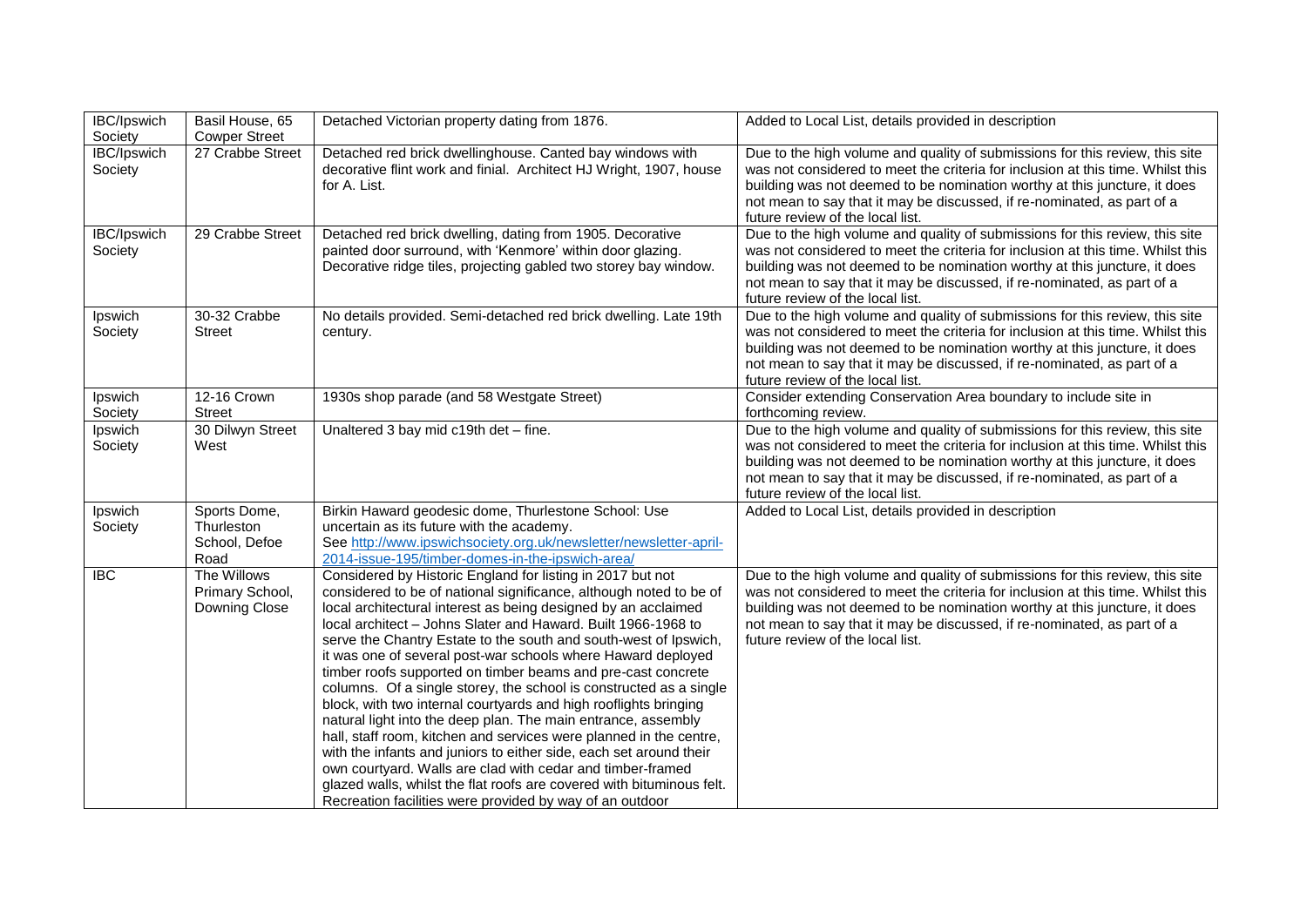|                    |                                             | swimming pool and a timber activities dome. The swimming pool<br>was covered in 1971, while two temporary classrooms were<br>added in 1979.<br>Not recommended for listing for the following principal reasons:<br>* Alterations: the addition of a single-storied children's centre in<br>2005, along with the remodelling of the north range, has<br>compromised the school's original design and plan;<br>* Architectural interest: as a simple variation of the design Birkin<br>Haward devised for Gusford School (1959-1962), deployed for 12<br>primary schools before 1970, mainly in Ipswich, it does not<br>display any particular innovation in terms of its construction, plan<br>form or the architectural treatment of the elevations:<br>* Historic interest: its modest design coupled with the later<br>alterations and additions means that it does not make a<br>significant contribution to our understanding of the nation's post-<br>war school building programme. |                                                                                                                                                                                                                                                                                                                                                             |
|--------------------|---------------------------------------------|-------------------------------------------------------------------------------------------------------------------------------------------------------------------------------------------------------------------------------------------------------------------------------------------------------------------------------------------------------------------------------------------------------------------------------------------------------------------------------------------------------------------------------------------------------------------------------------------------------------------------------------------------------------------------------------------------------------------------------------------------------------------------------------------------------------------------------------------------------------------------------------------------------------------------------------------------------------------------------------------|-------------------------------------------------------------------------------------------------------------------------------------------------------------------------------------------------------------------------------------------------------------------------------------------------------------------------------------------------------------|
| <b>IBC</b>         | Downside Close                              | Birkin Haward apartment complex which utilises existing<br>landscape features within design. Recently replaced balconies<br>which have altered the appearance of the building.                                                                                                                                                                                                                                                                                                                                                                                                                                                                                                                                                                                                                                                                                                                                                                                                            | Urban Character Studies discuss these buildings in detail. 1-40 Oaklee is a<br>better-preserved example of Haward's work, already included on the Local<br>List.                                                                                                                                                                                            |
| Ipswich<br>Society | 38, 50 Elliot<br><b>Street</b>              | New door and roof orig windows; for terrace and context<br>discussion.                                                                                                                                                                                                                                                                                                                                                                                                                                                                                                                                                                                                                                                                                                                                                                                                                                                                                                                    | Part of the interest of terraces and pairs of semi-detached dwellings are<br>their context and repetition of features along the terrace/semi. Including<br>only part of a terrace/semi would be difficult to justify when so much of the<br>architectural value comes from its group context.                                                               |
| Ipswich<br>Society | 212 Felixstowe<br>Road                      | No details provided. Further research carried out by IBC<br>Conservation department. Detached buff brick dwelling. One of a<br>row of 4.                                                                                                                                                                                                                                                                                                                                                                                                                                                                                                                                                                                                                                                                                                                                                                                                                                                  | Due to the high volume and quality of submissions for this review, this site<br>was not considered to meet the criteria for inclusion at this time. Whilst this<br>building was not deemed to be nomination worthy at this juncture, it does<br>not mean to say that it may be discussed, if re-nominated, as part of a<br>future review of the local list. |
| Ipswich<br>Society | 218 Felixstowe<br>Road                      | Original medical practice; Fine stucco surrounds. Further<br>research carried out by IBC Conservation department. Detached<br>buff brick dwelling on corner of Murray Road. Two storey canted<br>bay windows.                                                                                                                                                                                                                                                                                                                                                                                                                                                                                                                                                                                                                                                                                                                                                                             | Due to the high volume and quality of submissions for this review, this site<br>was not considered to meet the criteria for inclusion at this time. Whilst this<br>building was not deemed to be nomination worthy at this juncture, it does<br>not mean to say that it may be discussed, if re-nominated, as part of a<br>future review of the local list. |
| Ipswich<br>Society | 238 Felixstowe<br>Road                      | 1920s survivor, windows original. Further research carried out by<br>IBC Conservation department. Detached red brick dwelling. Early<br>20 <sup>th</sup> century. Stone dressings around windows and entrance door<br>including stained glass. Balcony above entrance door. Modern<br>side extension.                                                                                                                                                                                                                                                                                                                                                                                                                                                                                                                                                                                                                                                                                     | Due to the high volume and quality of submissions for this review, this site<br>was not considered to meet the criteria for inclusion at this time. Whilst this<br>building was not deemed to be nomination worthy at this juncture, it does<br>not mean to say that it may be discussed, if re-nominated, as part of a<br>future review of the local list. |
| Ipswich<br>Society | Medical Practice,<br><b>Felixstowe Road</b> | No details provided. Further research carried out by IBC<br>Conservation department.                                                                                                                                                                                                                                                                                                                                                                                                                                                                                                                                                                                                                                                                                                                                                                                                                                                                                                      | Due to the high volume and quality of submissions for this review, this site<br>was not considered to meet the criteria for inclusion at this time. Whilst this<br>building was not deemed to be nomination worthy at this juncture, it does<br>not mean to say that it may be discussed, if re-nominated, as part of a<br>future review of the local list. |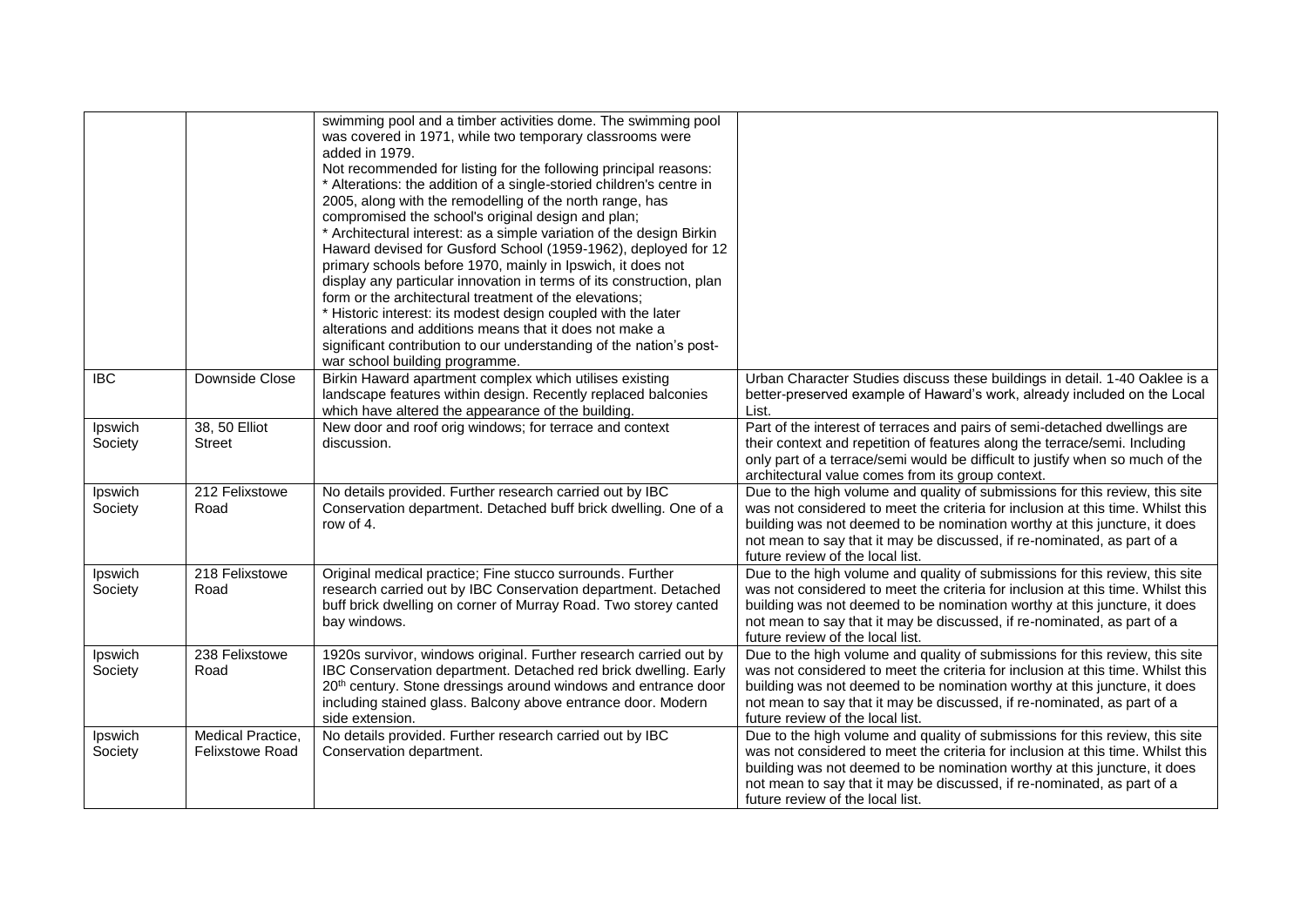| <b>IBC</b>             | Gardeners Arms,<br>77 Fore Hamlet            | The fact that this pub is listed from 1881 as the "New Gardeners'<br>Arms" suggests that the building dates from about that time,<br>replacing a different building of the same name located<br>somewhere nearby (probably on the other side of road), which<br>closed in 1880. | Added to Local List, details provided in description                                                                                                                                                                                                                                                                                                        |
|------------------------|----------------------------------------------|---------------------------------------------------------------------------------------------------------------------------------------------------------------------------------------------------------------------------------------------------------------------------------|-------------------------------------------------------------------------------------------------------------------------------------------------------------------------------------------------------------------------------------------------------------------------------------------------------------------------------------------------------------|
| Ipswich<br>Society     | 6-8 Foxhall Road                             | Original pair. Further research carried out by IBC Conservation<br>department. Pair of red brick semi-detached dwellings, late<br>C19th. Canted bays, slate roofs, original fenestration.                                                                                       | Due to the high volume and quality of submissions for this review, this site<br>was not considered to meet the criteria for inclusion at this time. Whilst this<br>building was not deemed to be nomination worthy at this juncture, it does<br>not mean to say that it may be discussed, if re-nominated, as part of a<br>future review of the local list. |
| Ipswich<br>Society     | Ruskin Lifting,<br>86, Foxhall Road          | A remnant of a 30s modern filling station complete with petrol<br>pump, liable to demolition.                                                                                                                                                                                   | Added to Local List, details provided in description                                                                                                                                                                                                                                                                                                        |
| Ipswich<br>Society     | 156-158 Foxhall<br>Road                      | Interesting double recessed porch arrangement in tact.                                                                                                                                                                                                                          | Due to the high volume and quality of submissions for this review, this site<br>was not considered to meet the criteria for inclusion at this time. Whilst this<br>building was not deemed to be nomination worthy at this juncture, it does<br>not mean to say that it may be discussed, if re-nominated, as part of a<br>future review of the local list. |
| <b>IBC</b>             | 76 Freehold<br>Road                          | Red brick detached dwelling, mid 19th century. Wide plot set back<br>from building line of later terraces.                                                                                                                                                                      | Due to the high volume and quality of submissions for this review, this site<br>was not considered to meet the criteria for inclusion at this time. Whilst this<br>building was not deemed to be nomination worthy at this juncture, it does<br>not mean to say that it may be discussed, if re-nominated, as part of a<br>future review of the local list. |
| Ipswich<br>Society     | 30, 59-61, 67<br>Gainsborough<br>Road        | No specific details given. Adjacent to Christchurch Street<br>Conservation Area.                                                                                                                                                                                                | Consider extending/designating Conservation Area in forthcoming review<br>to include sites.                                                                                                                                                                                                                                                                 |
| Ipswich<br>Society     | 7-9 Gaye Street                              | Remarkably intact for this site.                                                                                                                                                                                                                                                | Part of the interest of terraces and pairs of semi-detached dwellings are<br>their context and repetition of features along the terrace/semi. Including<br>only part of a terrace/semi would be difficult to justify when so much of the<br>architectural value comes from its group context.                                                               |
| Ipswich<br>Society     | 16, 76 Gladstone<br>Road                     | Pleasant turn of the century terrace or semis, little changed.                                                                                                                                                                                                                  | Part of the interest of terraces and pairs of semi-detached dwellings are<br>their context and repetition of features along the terrace/semi. Including<br>only part of a terrace/semi would be difficult to justify when so much of the<br>architectural value comes from its group context.                                                               |
| <b>IBC</b>             | Cottage Place,<br>Gymnasium<br><b>Street</b> | Short terrace of 19th century dwellings, accessed by a narrow<br>footpath. Logical addition to Anglesea Road/Norwich Road<br>Conservation Area.                                                                                                                                 | Consider extension to include this area in forthcoming Conservation Area<br>reviews.                                                                                                                                                                                                                                                                        |
| Ipswich<br>Society     | 44, 52<br>Gymnasium<br><b>Street</b>         | Pleasant turn of the century terrace or semis, little changed.                                                                                                                                                                                                                  | Part of the interest of terraces and pairs of semi-detached dwellings are<br>their context and repetition of features along the terrace/semi. Including<br>only part of a terrace/semi would be difficult to justify when so much of the<br>architectural value comes from its group context.                                                               |
| IBC/Ipswich<br>Society | Earl Kitchener,<br>Hadleigh Road             | A PH whose future is always worrying. These estate pubs are an<br>important part of the street scene.                                                                                                                                                                           | Added to Local List, details provided in description                                                                                                                                                                                                                                                                                                        |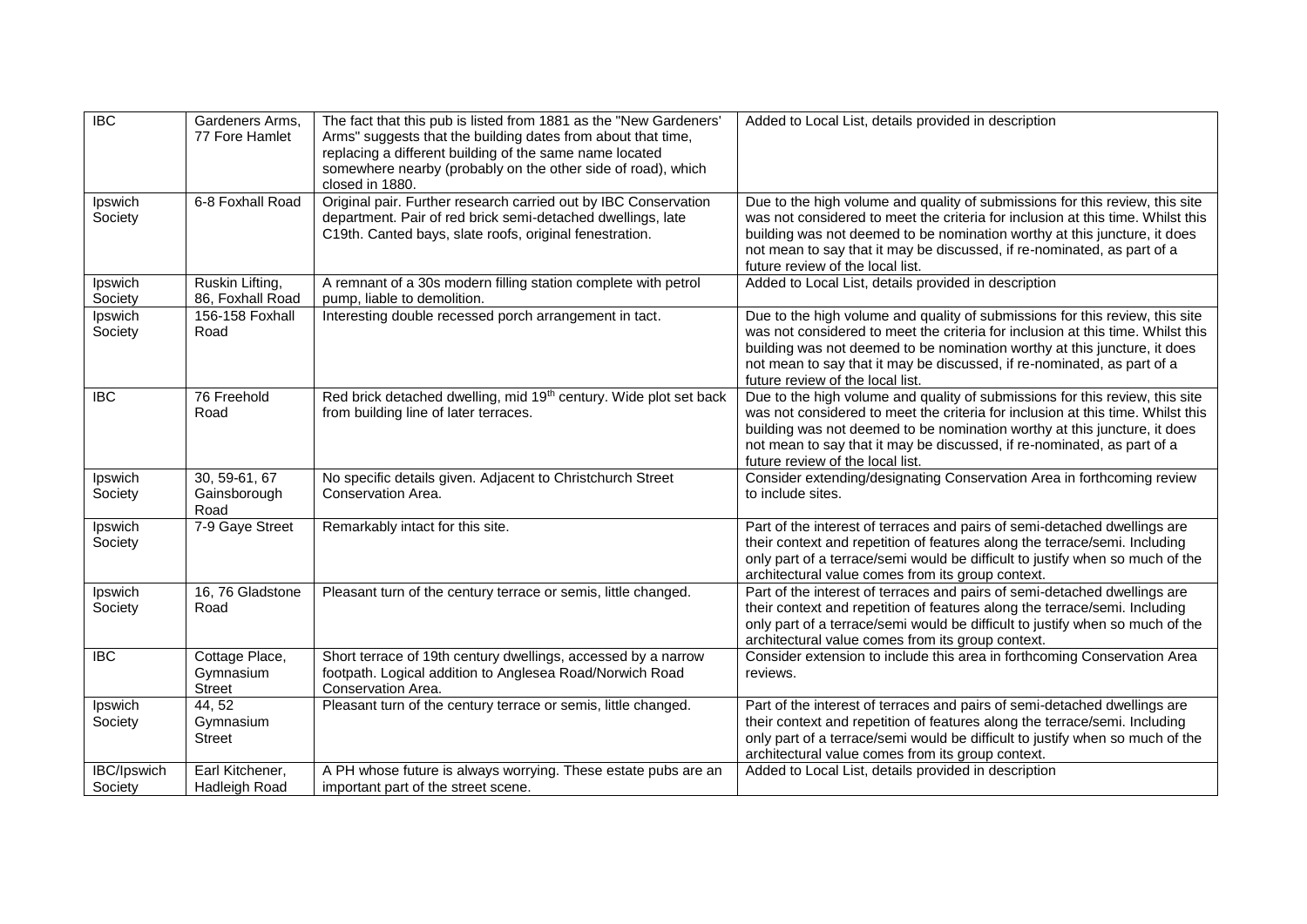| Ipswich<br>Society            | 20, 56, 106<br><b>Hatfield Road</b>                         | No details provided.                                                                                                                                                                                                                             | Due to the high volume and quality of submissions for this review, this site<br>was not considered to meet the criteria for inclusion at this time. Whilst this<br>building was not deemed to be nomination worthy at this juncture, it does<br>not mean to say that it may be discussed, if re-nominated, as part of a<br>future review of the local list. |
|-------------------------------|-------------------------------------------------------------|--------------------------------------------------------------------------------------------------------------------------------------------------------------------------------------------------------------------------------------------------|-------------------------------------------------------------------------------------------------------------------------------------------------------------------------------------------------------------------------------------------------------------------------------------------------------------------------------------------------------------|
| <b>IBC/Ipswich</b><br>Society | 121 Hatfield<br>Road                                        | Detached dwelling, red brick, slate roof, canted bay windows.<br>One of four identical detached dwellings to the south of Hatfield<br>Road, only one remaining which retains its original appearance.                                            | Due to the high volume and quality of submissions for this review, this site<br>was not considered to meet the criteria for inclusion at this time. Whilst this<br>building was not deemed to be nomination worthy at this juncture, it does<br>not mean to say that it may be discussed, if re-nominated, as part of a<br>future review of the local list. |
| <b>IBC</b>                    | <b>St Francis</b><br>Church,<br>Hawthorn Drive              | http://www.suffolkchurches.co.uk/stfrancisipswich.htm<br>Anglican church built in 1957. Post war church drawing on local<br>vernacular, with also a Festival of Britain influence.                                                               | Added to Local List, details provided in description                                                                                                                                                                                                                                                                                                        |
| <b>IBC</b>                    | St Marks Roman<br>Catholic Church,<br><b>Hawthorn Drive</b> | http://www.suffolkchurches.co.uk/stmarkipswich.htm<br>1960s church to serve the Catholic community in Chantry and<br>Stoke Park estates. Distinctive timber roof form amplified by<br>gable glazing, not dissimilar to Haward's Castle Hill URC. | Due to the high volume and quality of submissions for this review, this site<br>was not considered to meet the criteria for inclusion at this time. Whilst this<br>building was not deemed to be nomination worthy at this juncture, it does<br>not mean to say that it may be discussed, if re-nominated, as part of a<br>future review of the local list. |
| Ipswich<br>Society            | Ipswich Hospital,<br><b>Heath Road</b>                      | Original workhouse with pavilions 1895 by HP Adams (Pevsner<br>p332)                                                                                                                                                                             | Due to the high volume and quality of submissions for this review, this site<br>was not considered to meet the criteria for inclusion at this time. Whilst this<br>building was not deemed to be nomination worthy at this juncture, it does<br>not mean to say that it may be discussed, if re-nominated, as part of a<br>future review of the local list. |
| Ipswich<br>Society            | 72 Henley Road                                              | Inter-war rendered detached dwelling. Green glazed pantile roof.<br>Moderne style porch.                                                                                                                                                         | Due to the high volume and quality of submissions for this review, this site<br>was not considered to meet the criteria for inclusion at this time. Whilst this<br>building was not deemed to be nomination worthy at this juncture, it does<br>not mean to say that it may be discussed, if re-nominated, as part of a<br>future review of the local list. |
| Ipswich<br>Society            | 115 Henley Road                                             | No details provided. Further research carried out by IBC<br>Conservation department.                                                                                                                                                             | Added to Local List, details provided in description                                                                                                                                                                                                                                                                                                        |
| Ipswich<br>Society            | 155 Henley Road                                             | No details provided. Further research carried out by IBC<br>Conservation department. 'Dale Side'. Early 20 <sup>th</sup> century<br>detached dwelling. Rendered.                                                                                 | Added to Local List, details provided in description                                                                                                                                                                                                                                                                                                        |
| Ipswich<br>Society            | 157 Henley Road                                             | No details provided. Further research carried out by IBC<br>Conservation department. 'Lyndale'. Early 20 <sup>th</sup> century detached<br>dwelling. Red brick, canted bay, oriel window.                                                        | Added to Local List, details provided in description                                                                                                                                                                                                                                                                                                        |
| <b>IBC</b>                    | 1-3 Kesteven<br>Road                                        | 3 detached red brick dwellings, identical in design. Two storey<br>canted bay windows.<br>https://www.ipswichstar.co.uk/news/can-you-remember-ipswich-<br>before-it-had-cars-1-5598726                                                           | Added to Local List, details provided in description                                                                                                                                                                                                                                                                                                        |
| IBC/Ipswich<br>Society        | 1-47 Kings<br>Avenue                                        | Red brick terrace overlooking Alexandra Park with deigned<br>balconies - rare for the borough. Ipswich Society nominated 29<br>and 47.                                                                                                           | Most dwellings are heavily altered. Not really the purpose of the Local List<br>to list whole streets. Park Urban Character Study SPD sufficiently explores<br>significance of street.                                                                                                                                                                      |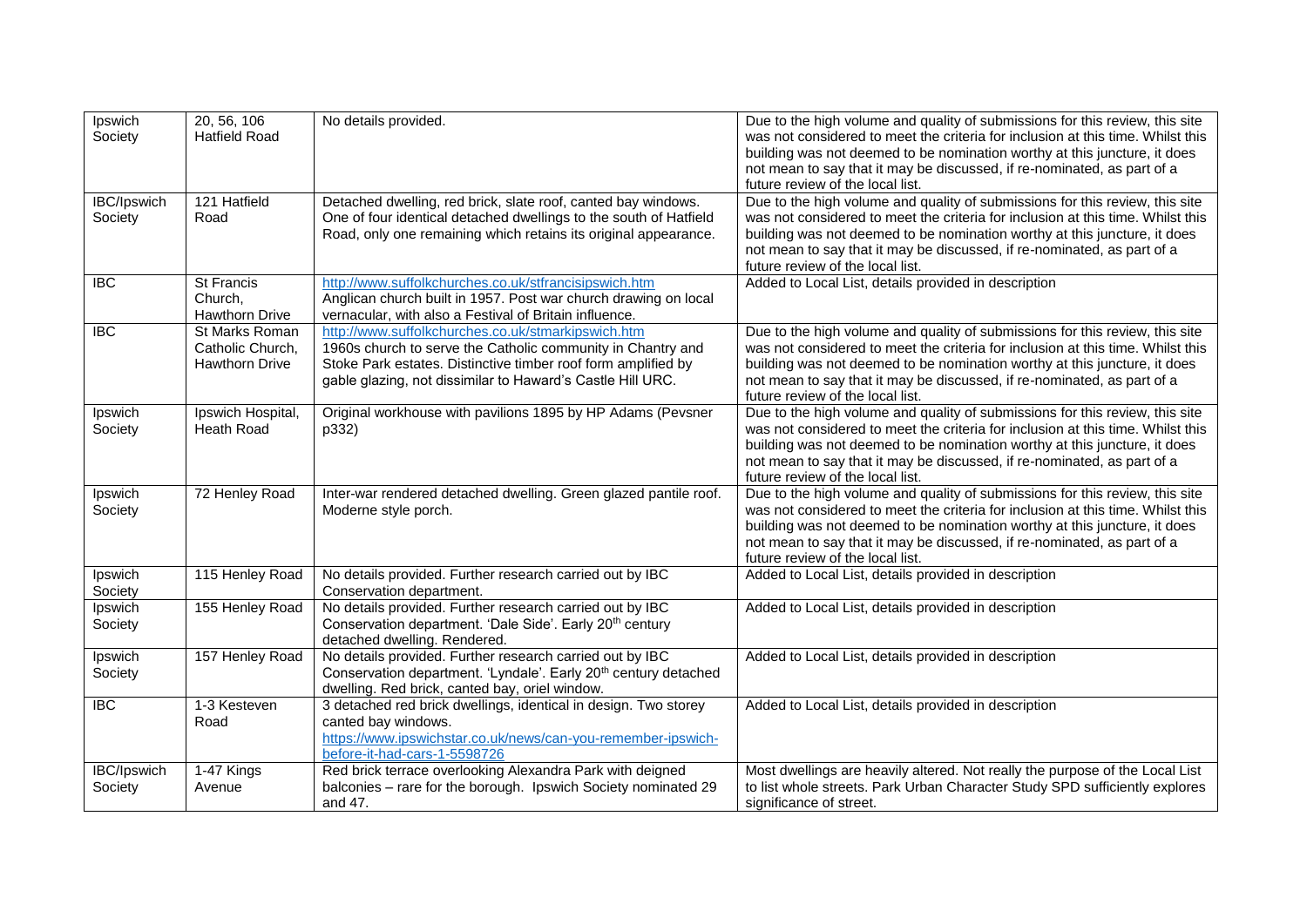| <b>IBC</b>                    | Lancaster Road                                              | Nominated for its historic value as the oldest FLS street in the<br>borough.                                                                                                                                                      | Significance of FLS sufficiently explored in the Urban Character Studies.                                                                                                                                                                                                                                                                                   |
|-------------------------------|-------------------------------------------------------------|-----------------------------------------------------------------------------------------------------------------------------------------------------------------------------------------------------------------------------------|-------------------------------------------------------------------------------------------------------------------------------------------------------------------------------------------------------------------------------------------------------------------------------------------------------------------------------------------------------------|
| <b>IBC/Ipswich</b><br>Society | Electric House,<br>Gala Bingo and<br>12-42 Lloyds<br>Avenue | Lloyds Avenue is a late 19th-early 20th century commercial<br>extension to the historic core of the town, adjacent to the Central<br>Conservation Area.                                                                           | Consider extending Conservation Area boundary in forthcoming review.                                                                                                                                                                                                                                                                                        |
| Ipswich<br>Society            | 13-21 London<br>Road                                        | No specific details given.                                                                                                                                                                                                        | Included within the recently extended (2020) Burlington Road<br>Conservation Area.                                                                                                                                                                                                                                                                          |
| IBC/Ipswich<br>Society        | 27 London Road                                              | Detached buff brick former dwelling on a large plot, now in use as<br>a dental surgery. Quoining, string course, cornice, sash windows.                                                                                           | Due to the high volume and quality of submissions for this review, this site<br>was not considered to meet the criteria for inclusion at this time. Whilst this<br>building was not deemed to be nomination worthy at this juncture, it does<br>not mean to say that it may be discussed, if re-nominated, as part of a<br>future review of the local list. |
| Ipswich<br>Society            | 29, 31, 41, 114<br>London Road                              | No specific details provided.                                                                                                                                                                                                     | Due to the high volume and quality of submissions for this review, this site<br>was not considered to meet the criteria for inclusion at this time. Whilst this<br>building was not deemed to be nomination worthy at this juncture, it does<br>not mean to say that it may be discussed, if re-nominated, as part of a<br>future review of the local list. |
| Ipswich<br>Society            | 325-329 London<br>Road                                      | No details provided. Further research carried out by IBC<br>Conservation department. 19 <sup>th</sup> century large detached dwelling,<br>now used by Orwell Housing Association. Prominent chimney<br>and turret to London Road. | Added to Local List, details provided in description                                                                                                                                                                                                                                                                                                        |
| Ipswich<br>Society            | 331 London<br>Road                                          | No details provided. Further research carried out by IBC<br>Conservation department. 19th century large detached dwelling.<br>Dutch gable to porch entrance. Prominent streetscape building.                                      | Added to Local List, details provided in description                                                                                                                                                                                                                                                                                                        |
| <b>IBC/Ipswich</b><br>Society | 94-100 London<br>Road                                       | 2 x red brick pairs of semi-detached dwellings. FLS 1888. Fish<br>scale roof tiles, decorative ridge, and regular use of pediments at<br>ground floor.                                                                            | Added to Local List, details provided in description                                                                                                                                                                                                                                                                                                        |
| Ipswich<br>Society            | Long Street                                                 | Remaining C19 buildings.                                                                                                                                                                                                          | Due to the high volume and quality of submissions for this review, this site<br>was not considered to meet the criteria for inclusion at this time. Whilst this<br>building was not deemed to be nomination worthy at this juncture, it does<br>not mean to say that it may be discussed, if re-nominated, as part of a<br>future review of the local list. |
| Ipswich<br>Society            | Bus Shelter,<br>Nacton Road                                 | No details provided. Further research carried out by IBC<br>Conservation department. Bus shelter on junction of Nacton<br>Road and Clapgate Lane. Hipped, tile roof, timber structure.                                            | Added to Local List, details provided in description.                                                                                                                                                                                                                                                                                                       |
| Ipswich<br>Society            | 201, 241 Nacton<br>Road                                     | 210 - V. orig., 214 (not roof).                                                                                                                                                                                                   | Due to the high volume and quality of submissions for this review, this site<br>was not considered to meet the criteria for inclusion at this time. Whilst this<br>building was not deemed to be nomination worthy at this juncture, it does<br>not mean to say that it may be discussed, if re-nominated, as part of a<br>future review of the local list. |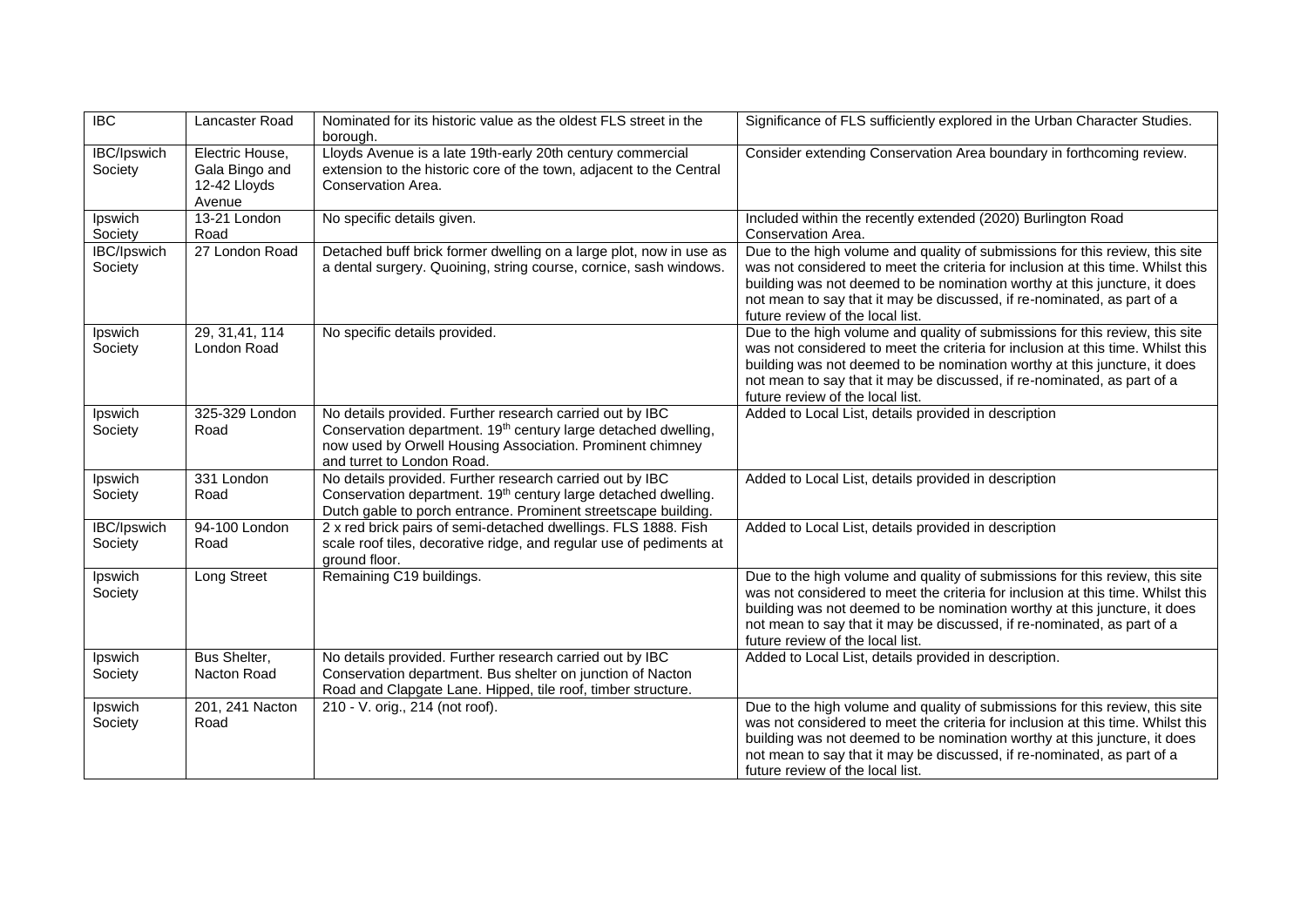| $\overline{BC}$    | Halfway House,<br>Nacton Road                                                     | Nomination off the back of the SE UCS - only remaining building<br>in SE which pre-dates 1900. Evidence of earlier phase of<br>development.                                                                                                                                                                                                                                                                                                                                    | Added to Local List, details provided in description                                                                                                                                                                                                                                                                                                        |
|--------------------|-----------------------------------------------------------------------------------|--------------------------------------------------------------------------------------------------------------------------------------------------------------------------------------------------------------------------------------------------------------------------------------------------------------------------------------------------------------------------------------------------------------------------------------------------------------------------------|-------------------------------------------------------------------------------------------------------------------------------------------------------------------------------------------------------------------------------------------------------------------------------------------------------------------------------------------------------------|
| Ipswich<br>Society | 21, 23, 25<br>Navarre Street,<br>11-13 Neale<br><b>Street</b>                     | Survivors of how this part of Ipswich looked.<br>Buff brick 19 <sup>th</sup> century buildings adjacent to Charles Street<br>included within the Central Conservation Area.                                                                                                                                                                                                                                                                                                    | Consider extending Conservation Area boundary to include sites in<br>forthcoming review.                                                                                                                                                                                                                                                                    |
| $\overline{BC}$    | Steamboat<br>Tavern, 79 New<br><b>Cut West</b>                                    | Public house dating from the mid 1800s. Unusual green glazed<br>tiles to plinth.                                                                                                                                                                                                                                                                                                                                                                                               | Included within the Wet Dock Conservation Area thus already benefits<br>from statutory protection.                                                                                                                                                                                                                                                          |
| Ipswich<br>Society | 39, 75-91, 227-<br>233, 259, 310-<br>316, 324, 330,<br>334-6, 340<br>Norwich Road | All interesting and original. Worthy of consideration.                                                                                                                                                                                                                                                                                                                                                                                                                         | Due to the high volume and quality of submissions for this review, this site<br>was not considered to meet the criteria for inclusion at this time. Whilst this<br>building was not deemed to be nomination worthy at this juncture, it does<br>not mean to say that it may be discussed, if re-nominated, as part of a<br>future review of the local list. |
| $\overline{BC}$    | Maharani, 46<br>Norwich Road                                                      | 1891. Retention of unusual glazed green tiles, 20 <sup>th</sup> century shop<br>front, oriel window to first floor, hanging peg tiles to gable, carved<br>bressumer and decorative barge boards. Unusual 2.5 storey<br>scale for Norwich Road, prominent in streetscape. Formerly<br>Rush's game and poultry shop - http://www.ipswich-<br>lettering.co.uk/maharani.html                                                                                                       | Added to Local List, details provided in description                                                                                                                                                                                                                                                                                                        |
| Ipswich<br>Society | Tesco/Emperor,<br>Norwich Road                                                    | We need to protect the exterior from future changes. Further<br>research by IBC Conservation department. Former Tolly Cobbold<br>PH, The Emperor. Converted in recent years.                                                                                                                                                                                                                                                                                                   | Due to the high volume and quality of submissions for this review, this site<br>was not considered to meet the criteria for inclusion at this time. Whilst this<br>building was not deemed to be nomination worthy at this juncture, it does<br>not mean to say that it may be discussed, if re-nominated, as part of a<br>future review of the local list. |
| Ipswich<br>Society | 270-272, 276-278<br>Norwich Road                                                  | No details provided. Further research carried out by IBC<br>Conservation department. Early 20 <sup>th</sup> century detached dwellings.<br>Rendered elevations, mansard roofs with prominent gables,<br>hanging tiles.                                                                                                                                                                                                                                                         | Added to Local List, details provided in description                                                                                                                                                                                                                                                                                                        |
| <b>IBC</b>         | 341 Norwich<br>Road                                                               | Half of a pair of demi-detached dwellings at junction with<br>Springfield Road. Late 19 <sup>th</sup> century, prominent streetscape<br>feature with corner turret and decorative chimney.                                                                                                                                                                                                                                                                                     | Due to the high volume and quality of submissions for this review, this site<br>was not considered to meet the criteria for inclusion at this time. Whilst this<br>building was not deemed to be nomination worthy at this juncture, it does<br>not mean to say that it may be discussed, if re-nominated, as part of a<br>future review of the local list. |
| <b>IBC</b>         | The Inkerman<br>Norwich Road                                                      | A local amateur football team called Ipswich Association Football<br>Club first played at Brook Hall, Broomfield (opposite the pub)<br>from Oct 1878 onwards. For some time they used a room in the<br>pub for changing. Ten years later they changed their name to<br>Ipswich Town and consequently moved to Portman Road when<br>they merged with a rugby club and eventually took over the whole<br>site.<br>Slate roof, sash windows, attractive architectural appearance. | Added to Local List, details provided in description                                                                                                                                                                                                                                                                                                        |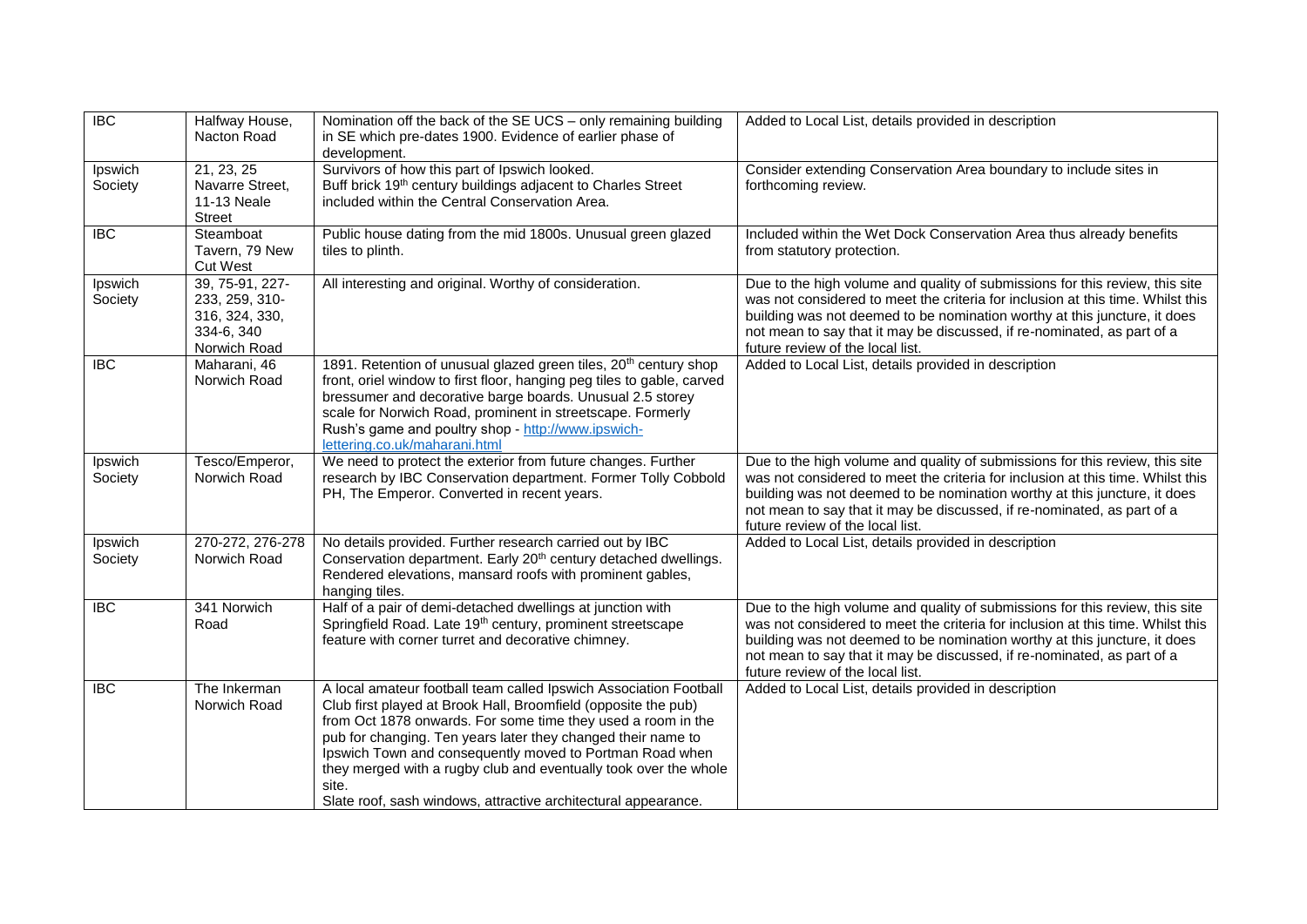| $\overline{IBC}$       | St Mary<br>Magdalene RC<br>Church, Norwich<br>Road        | Fairly simple Roman Catholic Church which opened 1956.<br>Variations of brown bricks are used to provide a patterned bond,<br>illustrative of the mid-20 <sup>th</sup> century construction. Stained glass to<br>the east has Festival of Britain influence.<br>http://www.suffolkchurches.co.uk/ipsmagd.html                         | Added to Local List, details provided in description                                                                                                                                                                                                                                                                                                        |
|------------------------|-----------------------------------------------------------|---------------------------------------------------------------------------------------------------------------------------------------------------------------------------------------------------------------------------------------------------------------------------------------------------------------------------------------|-------------------------------------------------------------------------------------------------------------------------------------------------------------------------------------------------------------------------------------------------------------------------------------------------------------------------------------------------------------|
| Ipswich<br>Society     | 18-20 Oak Hill<br>Lane                                    | Two nice lat Vic det houses 2 storey, red brick                                                                                                                                                                                                                                                                                       | Due to the high volume and quality of submissions for this review, this site<br>was not considered to meet the criteria for inclusion at this time. Whilst this<br>building was not deemed to be nomination worthy at this juncture, it does<br>not mean to say that it may be discussed, if re-nominated, as part of a<br>future review of the local list. |
| <b>IBC</b>             | Orwell Bridge                                             | Landmark status, prominent in many views out of Ipswich. At the<br>time of construction in 1982, was the longest pre-stressed<br>concrete span in use in the UK                                                                                                                                                                       | Straddles boundary with BMSDC, would be impractical to locally list only<br>half of the bridge.                                                                                                                                                                                                                                                             |
| $\overline{IBC}$       | Man on the<br>Moon, 86<br>Palmcroft Road                  | Public house named to commemorate the moon landing which<br>occurred the same year as the opening of the pub in 1969.<br>Unusual butterfly roof construction.                                                                                                                                                                         | Added to Local List, details provided in description                                                                                                                                                                                                                                                                                                        |
| Ipswich<br>Society     | 45, 46, 53 Philip<br>Road                                 | Pleasant turn of the century terrace or semis, little changed.                                                                                                                                                                                                                                                                        | Part of the interest of terraces and pairs of semi-detached dwellings are<br>their context and repetition of features along the terrace/semi. Including<br>only part of a terrace/semi would be difficult to justify when so much of the<br>architectural value comes from its group context.                                                               |
| <b>IBC</b>             | Churchmans<br>former cigarette<br>factory Portman<br>Road | Important building in the history of the employment of women in<br>the town. Example of inter-war industrial architecture.                                                                                                                                                                                                            | Due to the high volume and quality of submissions for this review, this site<br>was not considered to meet the criteria for inclusion at this time. Whilst this<br>building was not deemed to be nomination worthy at this juncture, it does<br>not mean to say that it may be discussed, if re-nominated, as part of a<br>future review of the local list. |
| Ipswich<br>Society     | 99, 114<br><b>Richmond Road</b>                           | Pleasant turn of the century terrace or semis, little changed.                                                                                                                                                                                                                                                                        | Part of the interest of terraces and pairs of semi-detached dwellings are<br>their context and repetition of features along the terrace/semi. Including<br>only part of a terrace/semi would be difficult to justify when so much of the<br>architectural value comes from its group context.                                                               |
| IBC/Ipswich<br>Society | 21-24 Sandhurst<br>Avenue                                 | Formerly Rosehill House, a large detached Victorian dwelling in<br>generous grounds, now occupied by Sandhurst Avenue housing.<br>Turning circle former fountain associated with Rosehill House.<br>Setting/context considerably diminished by later housing.<br>Subdivided into flats which has deteriorated architectural interest. | Due to the high volume and quality of submissions for this review, this site<br>was not considered to meet the criteria for inclusion at this time. Whilst this<br>building was not deemed to be nomination worthy at this juncture, it does<br>not mean to say that it may be discussed, if re-nominated, as part of a<br>future review of the local list. |
| <b>IBC</b>             | Selkirk Inn, 24<br>Selkirk Road                           | Post war public house opened in 1956 at the amenity centre of<br>Rushmere Estate. Integrated into shopping arcade.                                                                                                                                                                                                                    | Due to the high volume and quality of submissions for this review, this site<br>was not considered to meet the criteria for inclusion at this time. Whilst this<br>building was not deemed to be nomination worthy at this juncture, it does<br>not mean to say that it may be discussed, if re-nominated, as part of a<br>future review of the local list. |
| Ipswich<br>Society     | 12 Sherrington<br>Road                                    | No details provided. Semi-detached red brick dwelling.                                                                                                                                                                                                                                                                                | Part of the interest of terraces and pairs of semi-detached dwellings are<br>their context and repetition of features along the terrace/semi. Including<br>only part of a terrace/semi would be difficult to justify when so much of the<br>architectural value comes from its group context.                                                               |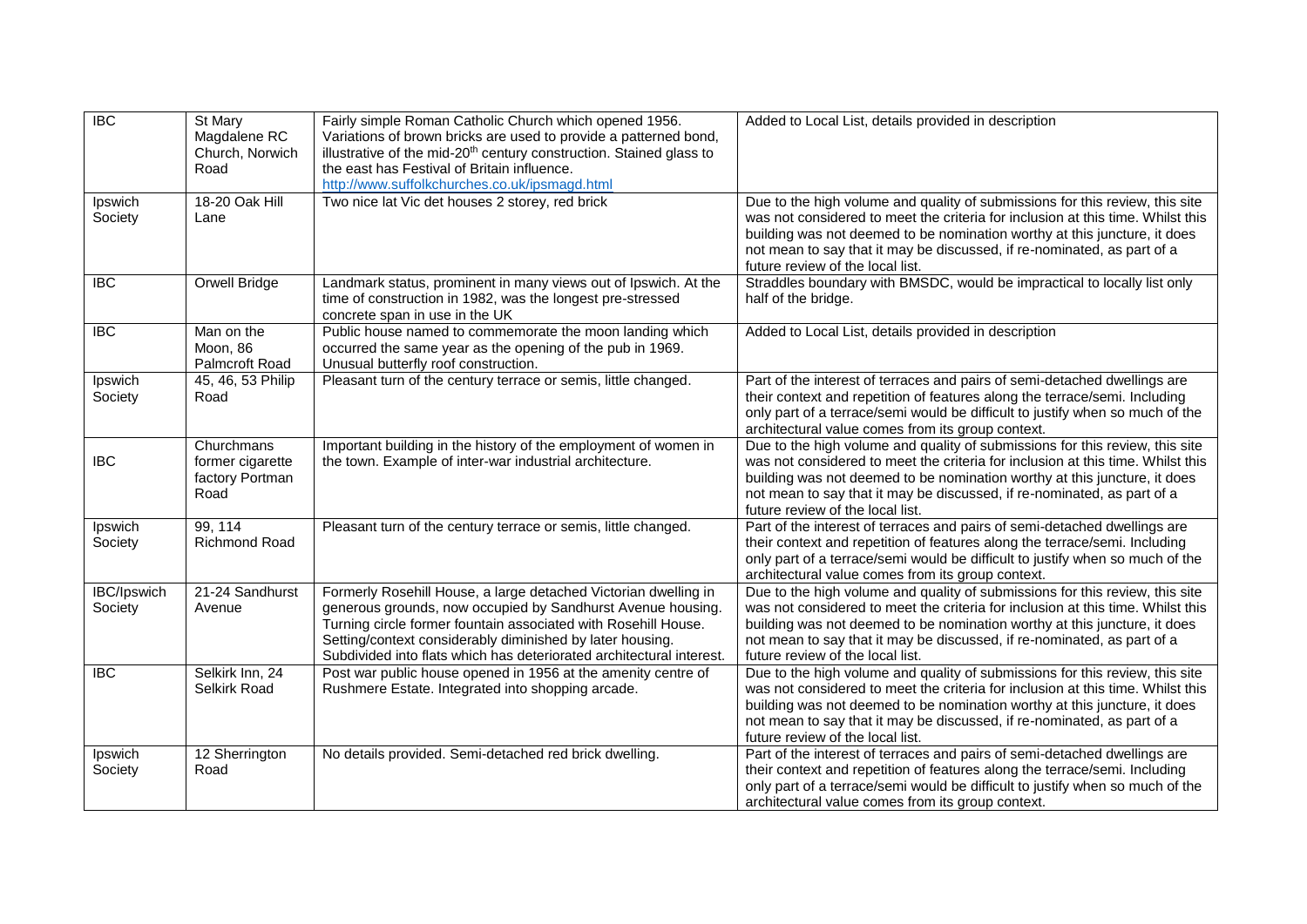| Ipswich<br>Society | 61, 66 Sidegate<br>Lane                                     | No details provided. Semi-detached red brick dwellings.                                                                                                                                                                                                                                                                                                                                                                                                                                                                                                                                                                                                                                                                                                                                                                                                                                                                                                                                                                                                                                                                                                                                                                                                                                          | Part of the interest of terraces and pairs of semi-detached dwellings are<br>their context and repetition of features along the terrace/semi. Including<br>only part of a terrace/semi would be difficult to justify when so much of the<br>architectural value comes from its group context.                                                               |
|--------------------|-------------------------------------------------------------|--------------------------------------------------------------------------------------------------------------------------------------------------------------------------------------------------------------------------------------------------------------------------------------------------------------------------------------------------------------------------------------------------------------------------------------------------------------------------------------------------------------------------------------------------------------------------------------------------------------------------------------------------------------------------------------------------------------------------------------------------------------------------------------------------------------------------------------------------------------------------------------------------------------------------------------------------------------------------------------------------------------------------------------------------------------------------------------------------------------------------------------------------------------------------------------------------------------------------------------------------------------------------------------------------|-------------------------------------------------------------------------------------------------------------------------------------------------------------------------------------------------------------------------------------------------------------------------------------------------------------------------------------------------------------|
| <b>IBC</b>         | 311-313 Sidegate<br>Lane                                    | Prefab bungalows with un-rendered facades showing original<br>cast concrete construction.                                                                                                                                                                                                                                                                                                                                                                                                                                                                                                                                                                                                                                                                                                                                                                                                                                                                                                                                                                                                                                                                                                                                                                                                        | Added to Local List, details provided in description                                                                                                                                                                                                                                                                                                        |
| Ipswich<br>Society | Northgate<br>School, Sidegate<br>Lane West                  | 1930s school.                                                                                                                                                                                                                                                                                                                                                                                                                                                                                                                                                                                                                                                                                                                                                                                                                                                                                                                                                                                                                                                                                                                                                                                                                                                                                    | Due to the high volume and quality of submissions for this review, this site<br>was not considered to meet the criteria for inclusion at this time. Whilst this<br>building was not deemed to be nomination worthy at this juncture, it does<br>not mean to say that it may be discussed, if re-nominated, as part of a<br>future review of the local list. |
| $\overline{IBC}$   | <b>Gusford County</b><br>Primary School,<br>Sheldrake Drive | Gusford Primary School, built 1960-1962 by Birkin Haward of<br>Slater, Johns and Haward. A system based on a series of timber<br>pyramidal roofs supported on timber beams and pre-cast<br>concrete posts. He also adopted a 12ft square planning grid, with<br>classrooms set in four teaching blocks, each with an activity area<br>and cloakroom, and two assembly halls, all linked by covered<br>walkways. A kitchen and boiler house faced north across<br>Sheldrake Drive, while the classrooms looked towards large,<br>south-facing playgrounds. Thick cedar panels, which were<br>stained black in the later C20 to harmonise with the later<br>extensions, were used for cladding. The school received a Civic<br>Trust Award in 1963.<br>Not included on Register:<br>* although of interest for its creative design, one which rejected<br>CLASP and its local variants in favour of an individual<br>interpretation of new ideas about modular construction, the<br>staining of the cedar cladding, the replacement of the original roof<br>covering and windows, and the infilling of the covered walkways,<br>have diminished the integrity of Haward's original concept;<br>* additions in the late C20 and early C21 have lessened the<br>architectural interest of the whole. | Due to the high volume and quality of submissions for this review, this site<br>was not considered to meet the criteria for inclusion at this time. Whilst this<br>building was not deemed to be nomination worthy at this juncture, it does<br>not mean to say that it may be discussed, if re-nominated, as part of a<br>future review of the local list. |
| Ipswich<br>Society | 2 Spring Road                                               | No details provided. Semi-detached red brick 19th century<br>dwelling.                                                                                                                                                                                                                                                                                                                                                                                                                                                                                                                                                                                                                                                                                                                                                                                                                                                                                                                                                                                                                                                                                                                                                                                                                           | Part of the interest of terraces and pairs of semi-detached dwellings are<br>their context and repetition of features along the terrace/semi. Including<br>only part of a terrace/semi would be difficult to justify when so much of the<br>architectural value comes from its group context.                                                               |
| $\overline{IBC}$   | 74 Spring Road                                              | Red brick with buff brick quoining. Canted bay windows.<br>Decorative porch. Front boundary with decorative railings.<br>Replacement fenestration and roof covering.                                                                                                                                                                                                                                                                                                                                                                                                                                                                                                                                                                                                                                                                                                                                                                                                                                                                                                                                                                                                                                                                                                                             | Due to the high volume and quality of submissions for this review, this site<br>was not considered to meet the criteria for inclusion at this time. Whilst this<br>building was not deemed to be nomination worthy at this juncture, it does<br>not mean to say that it may be discussed, if re-nominated, as part of a<br>future review of the local list. |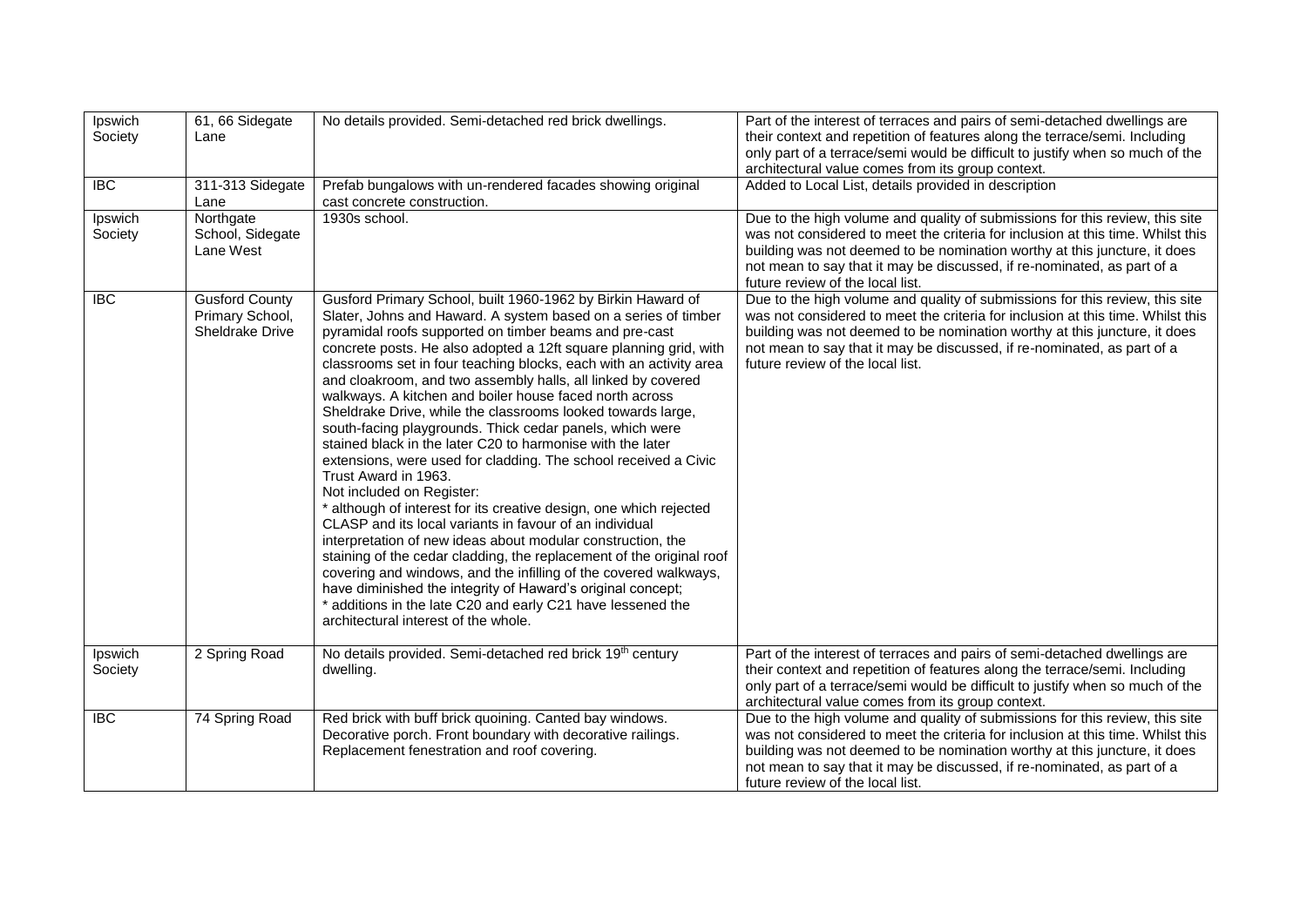| $\overline{BC}$               | 76 Spring Road                                 | Buff brick façade with ground floor canted bay windows with<br>balconies over. Replacement fenestration. Original brick<br>boundary wall.                                                                                                                                                                                                                                                | Added to Local List, details provided in description                                                                                                                                                                                                                                                                                                        |
|-------------------------------|------------------------------------------------|------------------------------------------------------------------------------------------------------------------------------------------------------------------------------------------------------------------------------------------------------------------------------------------------------------------------------------------------------------------------------------------|-------------------------------------------------------------------------------------------------------------------------------------------------------------------------------------------------------------------------------------------------------------------------------------------------------------------------------------------------------------|
| <b>IBC/Spring</b><br>Road     | 127 Spring Road                                | The property is an attractive double fronted house, notable for its<br>flint and brick construction. Historic maps suggest the property is<br>at least 135 years. The significance is strengthened by the<br>property's position and setting, on an incline above the road and<br>set back behind a front garden and separated from the terrace to<br>the east and bungalow to the west. | Added to Local List, details provided in description                                                                                                                                                                                                                                                                                                        |
| <b>IBC/Ipswich</b><br>Society | 220-240 Spring<br>Road (& 1 St<br>John's Road) | FLS terrace - red brick, bay windows, arches porches. Far more<br>elaborate than most FLS terraces within the borough. Ipswich<br>Society nominated 1 St John's Rd (end of terrace)                                                                                                                                                                                                      | Significance is sufficiently explored in the Urban Character Study.                                                                                                                                                                                                                                                                                         |
| $\overline{BC}$               | 242 Spring Road                                | Detached dwelling on junction of Upland Way. Original sash<br>windows and roof coverings.                                                                                                                                                                                                                                                                                                | Added to Local List, details provided in description                                                                                                                                                                                                                                                                                                        |
| $\overline{IBC}$              | Brickmaker's<br>Arms, 315 Spring<br>Road       | Public house with a late 19 <sup>th</sup> century core with modern front<br>extension.                                                                                                                                                                                                                                                                                                   | Due to the high volume and quality of submissions for this review, this site<br>was not considered to meet the criteria for inclusion at this time. Whilst this<br>building was not deemed to be nomination worthy at this juncture, it does<br>not mean to say that it may be discussed, if re-nominated, as part of a<br>future review of the local list. |
| Ipswich<br>Society            | 53 Springfield<br>Lane                         | No details provided. Mid terrace, red brick, slate roof.                                                                                                                                                                                                                                                                                                                                 | Part of the interest of terraces and pairs of semi-detached dwellings are<br>their context and repetition of features along the terrace/semi. Including<br>only part of a terrace/semi would be difficult to justify when so much of the<br>architectural value comes from its group context.                                                               |
| Ipswich<br>Society            | 177 St Helen's<br><b>Street</b>                | Fine large deat Sufol (sic) brick late Vic house, turns corner of<br>Warwick Road nicely.                                                                                                                                                                                                                                                                                                | Due to the high volume and quality of submissions for this review, this site<br>was not considered to meet the criteria for inclusion at this time. Whilst this<br>building was not deemed to be nomination worthy at this juncture, it does<br>not mean to say that it may be discussed, if re-nominated, as part of a<br>future review of the local list. |
| <b>IBC/Ipswich</b><br>Society | Holmwood<br>House, St Mary's<br>Road           | Holmwood House was an imposing Victorian mansion situated to<br>the east of Ipswich just off Woodbridge Road. Before conversion<br>approximately 15 years ago the property formed part of the<br>former St Mary's Convent School.                                                                                                                                                        | Added to Local List, details provided in description                                                                                                                                                                                                                                                                                                        |
| $\overline{BC}$               | Swiss Cottage,<br>Stone Lodge<br>Walk          | 1880 - red and black banded tile roof. Red finials, central stack.<br>Decorative bargeboards, porch supporting oriel window. Possibly<br>a lodge to a larger dwelling.                                                                                                                                                                                                                   | Added to Local List, details provided in description                                                                                                                                                                                                                                                                                                        |
| Ipswich<br>Society            | Windy Ridge,<br><b>Thurleston Lane</b>         | No details provided. 19 <sup>th</sup> century dwelling on junction of Henley<br>Road and Thurleston Lane                                                                                                                                                                                                                                                                                 | Due to the high volume and quality of submissions for this review, this site<br>was not considered to meet the criteria for inclusion at this time. Whilst this<br>building was not deemed to be nomination worthy at this juncture, it does<br>not mean to say that it may be discussed, if re-nominated, as part of a<br>future review of the local list. |
| Ipswich<br>Society            | Thurleston Farm<br>House,<br>Thurleston Lane   | 19th century farmhouse, red brick, unusual fish scale roof tiles.                                                                                                                                                                                                                                                                                                                        | Added to Local List, details provided in description                                                                                                                                                                                                                                                                                                        |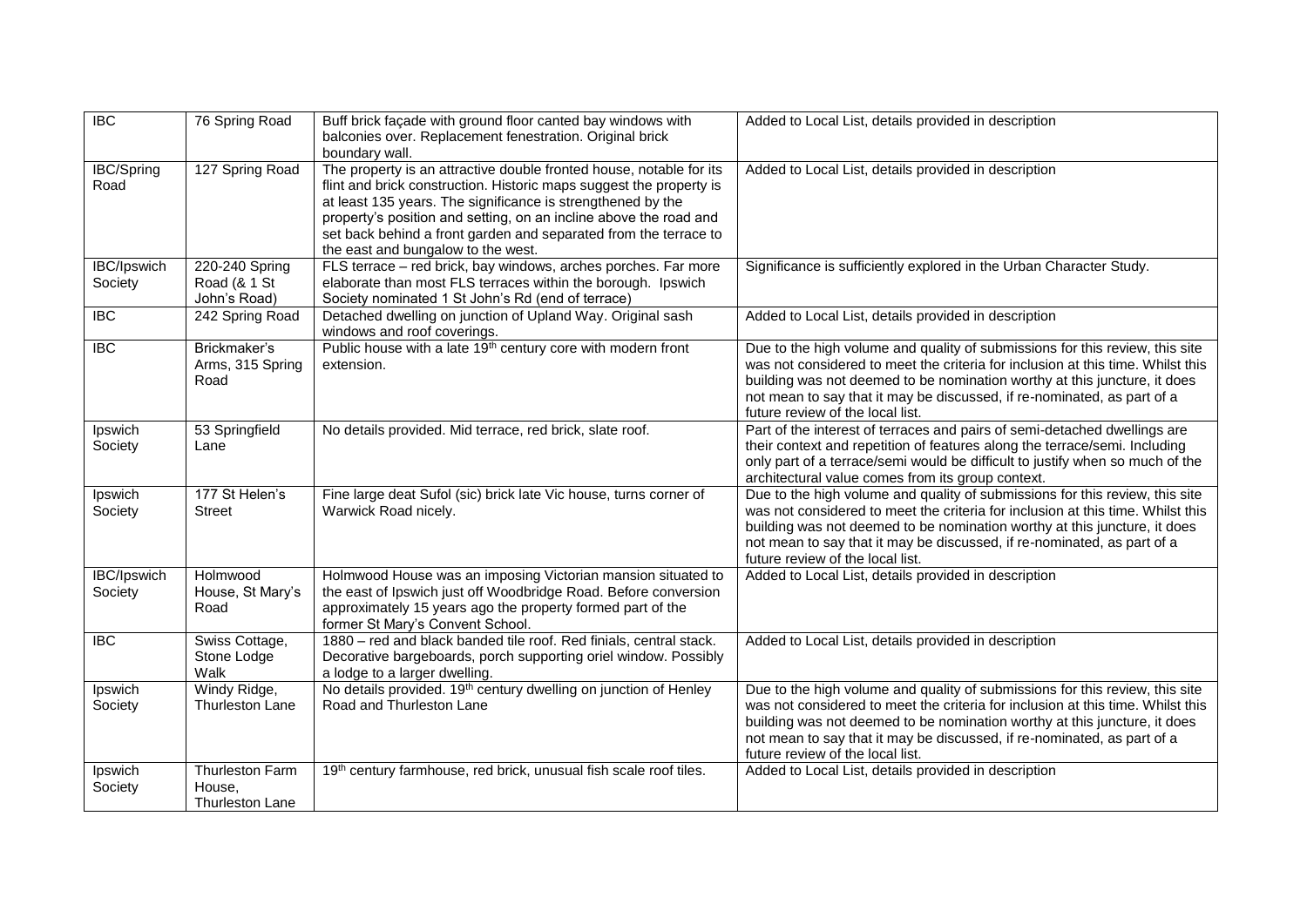| Ipswich<br>Society            | 39 Tuddenham<br>Road                                                                | No details provided. Red brick dwelling adjacent to Christchurch<br>Street Conservation Area.                                                                                                                           | Consider extending Conservation Area boundary to include properties in<br>forthcoming review.                                                                                                                                                                                                                                                               |
|-------------------------------|-------------------------------------------------------------------------------------|-------------------------------------------------------------------------------------------------------------------------------------------------------------------------------------------------------------------------|-------------------------------------------------------------------------------------------------------------------------------------------------------------------------------------------------------------------------------------------------------------------------------------------------------------------------------------------------------------|
| Ipswich<br>Society            | 95 Tuddenham<br>Road                                                                | No details provided. Red brick semi-detached dwelling.                                                                                                                                                                  | Due to the high volume and quality of submissions for this review, this site<br>was not considered to meet the criteria for inclusion at this time. Whilst this<br>building was not deemed to be nomination worthy at this juncture, it does<br>not mean to say that it may be discussed, if re-nominated, as part of a<br>future review of the local list. |
| <b>IBC</b>                    | Halfway<br>Cottages; 6<br>Halfway<br>Cottages; The<br>Spinney,<br>Tuddenham<br>Road | Nomination out of NE Urban Character Study research.<br>Distinctive agricultural character quite rare for the borough, earlier<br>phases of development.                                                                | Due to the high volume and quality of submissions for this review, this site<br>was not considered to meet the criteria for inclusion at this time. Whilst this<br>building was not deemed to be nomination worthy at this juncture, it does<br>not mean to say that it may be discussed, if re-nominated, as part of a<br>future review of the local list. |
| <b>IBC</b>                    | 41 Valley Road                                                                      | 1930s detached dwelling. Proposed for inclusion for its<br>associative value with Sir Alf Ramsey. The house was purchased<br>with the £5,000 of winnings awarded to Ramsey following the<br>1966 England World Cup win. | Added to Local List, details provided in description                                                                                                                                                                                                                                                                                                        |
| IBC/Ipswich<br>Society        | 59 Valley Road                                                                      | Large detached mid 20 <sup>th</sup> century dwelling. Rendered with applied<br>timberwork. Tudorbethan influence.                                                                                                       | Added to Local List, details provided in description                                                                                                                                                                                                                                                                                                        |
| Ipswich<br>Society            | 21, 62, 71, 73,<br>105, 111, 152,<br><b>Valley Road</b>                             | No details provided. Early 20 <sup>th</sup> century - 1930s housing types.                                                                                                                                              | Due to the high volume and quality of submissions for this review, this site<br>was not considered to meet the criteria for inclusion at this time. Whilst this<br>building was not deemed to be nomination worthy at this juncture, it does<br>not mean to say that it may be discussed, if re-nominated, as part of a<br>future review of the local list. |
| <b>IBC</b>                    | The Masons,<br>Victoria Street                                                      | 19th century public house. Planning permission recently granted<br>for conversion to residential use.                                                                                                                   | Due to the high volume and quality of submissions for this review, this site<br>was not considered to meet the criteria for inclusion at this time. Whilst this<br>building was not deemed to be nomination worthy at this juncture, it does<br>not mean to say that it may be discussed, if re-nominated, as part of a<br>future review of the local list. |
| Ipswich<br>Society            | 21, 50-52, 60<br><b>Warwick Road</b>                                                | Pleasant turn of the century terrace or semis, little altered.                                                                                                                                                          | Due to the high volume and quality of submissions for this review, this site<br>was not considered to meet the criteria for inclusion at this time. Whilst this<br>building was not deemed to be nomination worthy at this juncture, it does<br>not mean to say that it may be discussed, if re-nominated, as part of a<br>future review of the local list. |
| Ipswich<br>Society            | $1, 3-5, 23$<br>Waterloo Road                                                       | 1: 3 bay 2 storey Suffolk brick late Geo. Apart from roof, intact.<br>Dilapidated.<br>3 & 5: Waterloo Villas<br>23: Remarkably fine.                                                                                    | Due to the high volume and quality of submissions for this review, this site<br>was not considered to meet the criteria for inclusion at this time. Whilst this<br>building was not deemed to be nomination worthy at this juncture, it does<br>not mean to say that it may be discussed, if re-nominated, as part of a<br>future review of the local list. |
| <b>IBC/Ipswich</b><br>Society | 26-40 Waterloo<br>Road                                                              | 'Thornley Place'. Edwardian terrace. Red brick with decorative tile<br>detailing. Localised painting of features, extensive loss of original<br>fenestration. Group value with 55-50 Chevallier Street.                 | Added to Local List, details provided in description                                                                                                                                                                                                                                                                                                        |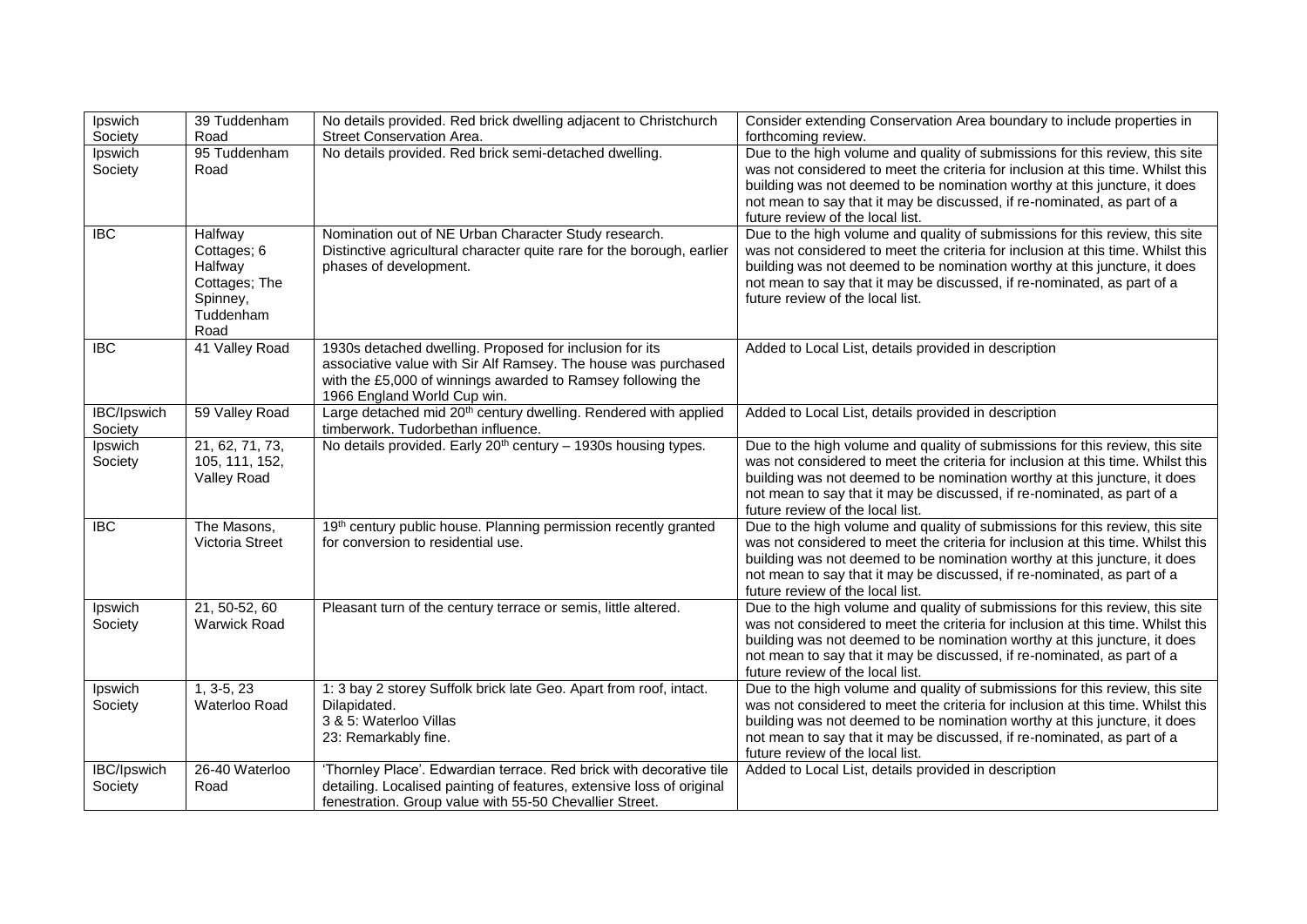| $\overline{IBC}$              | Boys Ragged<br>School,<br>Waterworks<br>Street               | Numerous Victorian schools and institutions already on LL. Much<br>altered to rear but original façade, although was rebuilt to allow<br>for road widening in the C20th.                                                                                                                                                                                                                                                                                                                                                                                                                                                                                               | Due to the high volume and quality of submissions for this review, this site<br>was not considered to meet the criteria for inclusion at this time. Whilst this<br>building was not deemed to be nomination worthy at this juncture, it does<br>not mean to say that it may be discussed, if re-nominated, as part of a<br>future review of the local list. |
|-------------------------------|--------------------------------------------------------------|------------------------------------------------------------------------------------------------------------------------------------------------------------------------------------------------------------------------------------------------------------------------------------------------------------------------------------------------------------------------------------------------------------------------------------------------------------------------------------------------------------------------------------------------------------------------------------------------------------------------------------------------------------------------|-------------------------------------------------------------------------------------------------------------------------------------------------------------------------------------------------------------------------------------------------------------------------------------------------------------------------------------------------------------|
| <b>IBC</b>                    | Sir Bobby<br>Robson Bridge,<br>West End Road                 | Landmark status, innovative design, prominent town feature<br>visible in several views around the river.                                                                                                                                                                                                                                                                                                                                                                                                                                                                                                                                                               | Definite architectural merit, although determined to use HE's criteria for<br>statutory listing that a building should be at least 30 years old to be<br>considered a heritage asset.                                                                                                                                                                       |
| Ipswich<br>Society            | 77-83 Westerfield<br>Road                                    | An interesting row of suburban early C20 houses unaltered and<br>intact.                                                                                                                                                                                                                                                                                                                                                                                                                                                                                                                                                                                               | Due to the high volume and quality of submissions for this review, this site<br>was not considered to meet the criteria for inclusion at this time. Whilst this<br>building was not deemed to be nomination worthy at this juncture, it does<br>not mean to say that it may be discussed, if re-nominated, as part of a<br>future review of the local list. |
| Ipswich<br>Society            | 28 Westwood<br>Avenue                                        | No details provided. 1930s detached red brick dwelling.                                                                                                                                                                                                                                                                                                                                                                                                                                                                                                                                                                                                                | Due to the high volume and quality of submissions for this review, this site<br>was not considered to meet the criteria for inclusion at this time. Whilst this<br>building was not deemed to be nomination worthy at this juncture, it does<br>not mean to say that it may be discussed, if re-nominated, as part of a<br>future review of the local list. |
| Ipswich<br>Society            | 11, 25, 35<br>Wilberforce<br><b>Street</b>                   | No details provided. Brick mid/end terraces.                                                                                                                                                                                                                                                                                                                                                                                                                                                                                                                                                                                                                           | Part of the interest of terraces and pairs of semi-detached dwellings are<br>their context and repetition of features along the terrace/semi. Including<br>only part of a terrace/semi would be difficult to justify when so much of the<br>architectural value comes from its group context.                                                               |
| <b>IBC</b>                    | 170 Woodbridge<br>Road                                       | Designed by JM Clark (architect of the Old Customs House) as<br>his personal dwelling.                                                                                                                                                                                                                                                                                                                                                                                                                                                                                                                                                                                 | Included within St Helen's Conservation Area                                                                                                                                                                                                                                                                                                                |
| Ipswich<br>Society            | 38, 331, 384-386,<br>400, 394-396,<br>412 Woodbridge<br>Road | No details provided. Further research carried out by IBC<br>Conservation department. 19 <sup>th</sup> century rendered detached<br>dwelling.                                                                                                                                                                                                                                                                                                                                                                                                                                                                                                                           | Due to the high volume and quality of submissions for this review, this site<br>was not considered to meet the criteria for inclusion at this time. Whilst this<br>building was not deemed to be nomination worthy at this juncture, it does<br>not mean to say that it may be discussed, if re-nominated, as part of a<br>future review of the local list. |
| <b>IBC</b>                    | 406-410<br>Woodbridge<br>Road                                | Possibility of already on the list, just wrongly labelled at 206 and<br>208                                                                                                                                                                                                                                                                                                                                                                                                                                                                                                                                                                                            | Added to Local List, details provided in description                                                                                                                                                                                                                                                                                                        |
| <b>IBC/Ipswich</b><br>Society | 434 (The<br>Anchor),<br>Woodbridge<br>Road                   | Late C19th dwelling, built principally in red brick, with render and<br>timber cladding to the gables. Late C19th map regression<br>illustrates that 434 Woodbridge Road was a vicarage, located in<br>generous grounds, adjacent to the now demolished Caldwell<br>House. The rear garden of 434 Woodbridge Road extended from<br>the vicarage some 100m to the rear of St John's Church. A path<br>across the garden between the vicarage and St John's Church on<br>Cauldwell Hall Road is visible on a map from 1884. 434<br>Woodbridge Road has had significant extensions to its 1880 core,<br>with large late C20th ranges to the east (side) and south (rear). | Added to Local List, details provided in description                                                                                                                                                                                                                                                                                                        |